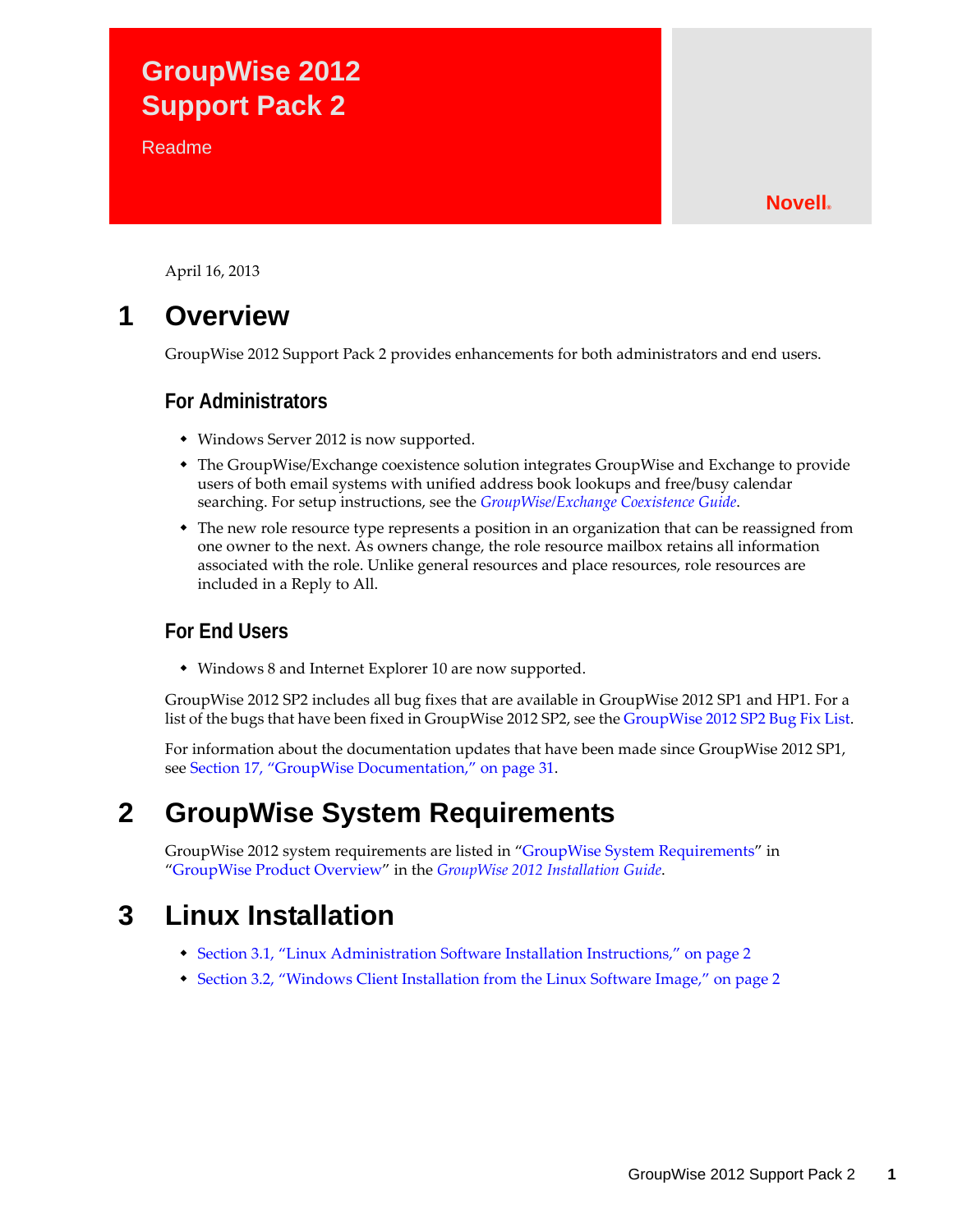## <span id="page-1-0"></span>**3.1 Linux Administration Software Installation Instructions**

**IMPORTANT:** If you are installing the GroupWise software in a cluster, refer to the *GroupWise 2012 Interoperability Guide* for cluster-specific installation instructions before starting to install the GroupWise 2012 SP2 software.

**1** Download the GroupWise 2012 SP2 Administration compressed tar file to a temporary directory on your Linux server:

gw12.0.2\_full\_linux\_en.tar.gz gw12.0.2\_full\_linux\_multi.tar.gz

**2** In a terminal window at your Linux server, change to the temporary directory, then use the following command to uncompress and untar the downloaded file:

tar -xvzf *file\_name*.tar.gz

The files are extracted to the root of the directory.

- **3** Become root by entering su and the root password.
- **4** In the directory where you extracted the GroupWise 2012 SP2 files, use the following command to start the GroupWise Installation program:

./install

- **5** Click *Create or Update GroupWise System*.
- **6** Follow the on-screen instructions to install the GroupWise 2012 SP2 software.

When you install a Support Pack, you can streamline the update process by using the *Install* option to install the updated RPM for each agent. Typically, you do not need to use the *Configure* option after installing updated agent software, if the agent configuration has not changed since the previous installation. If you encounter a problem starting the updated agent, use the *Configure* option to update the configuration information for the agent.

Update the primary domain first. Start the MTA in the primary domain. Then update secondary domains, followed by the post offices in each domain. Start each MTA and POA for each domain and post office. Then update the other GroupWise agents.

For additional installation instructions, see the *GroupWise 2012 Installation Guide*.

### <span id="page-1-1"></span>**3.2 Windows Client Installation from the Linux Software Image**

The GroupWise Windows client is included in the GroupWise 2012 SP2 Linux software image.

To install the Windows client from the Linux image:

- **1** On the Linux server where the GroupWise 2012 SP2 image is located, create a Samba share of the software distribution directory (/opt/novell/groupwise/software).
- **2** On the Windows workstation where you want to install the GroupWise client, map a drive to the Samba share.
- **3** Run setup.exe in the \\*linux\_server*\*samba\_share*\software\client directory, as described in "Installing the GroupWise Clients" in the *GroupWise 2012 Installation Guide*.

For automated distribution of the GroupWise Windows client, SetupIP is also included in the Linux software image. For usage instructions, see "Using GroupWise AutoUpdate and SetupIP to Distribute the GroupWise Windows Client" in "Client" in the *GroupWise 2012 Administration Guide*.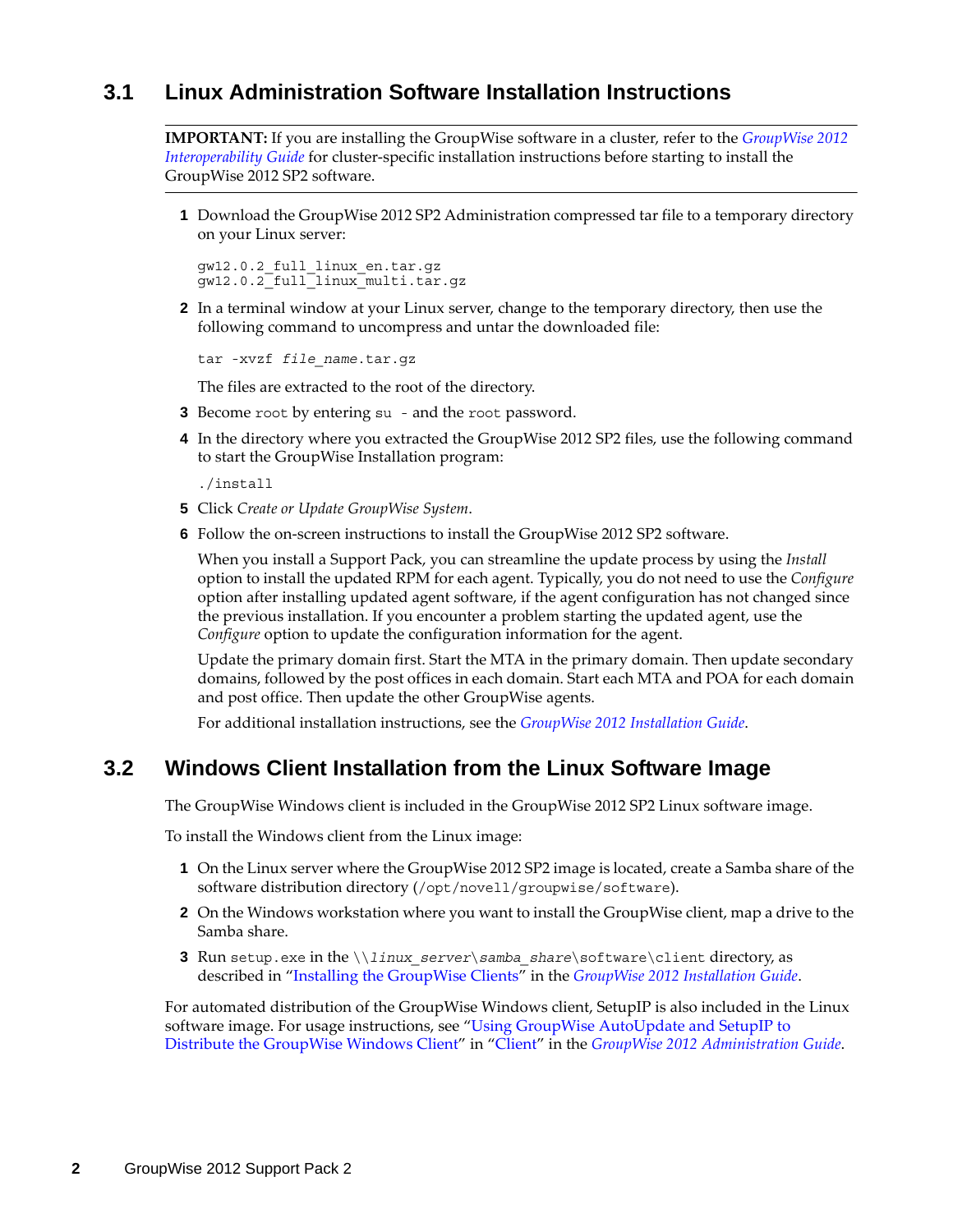# **4 Windows Installation**

- [Section 4.1, "Windows Administration and Agent Software Installation Instructions," on page 3](#page-2-0)
- [Section 4.2, "Windows Client Software Installation Instructions," on page 3](#page-2-1)

# <span id="page-2-0"></span>**4.1 Windows Administration and Agent Software Installation Instructions**

**IMPORTANT:** If you are installing the GroupWise software in a cluster, refer to the *[GroupWise 2012](http://www.novell.com/documentation/groupwise2012/pdfdoc/gw2012_guide_interop/gw2012_guide_interop.pdf#A20gkue)  [Interoperability Guide](http://www.novell.com/documentation/groupwise2012/pdfdoc/gw2012_guide_interop/gw2012_guide_interop.pdf#A20gkue)* for cluster-specific installation instructions before starting to install the GroupWise 2012 SP2 software.

**1** Download the Windows GroupWise 2012 SP2 compressed executable file to a temporary directory on your Windows server:

```
gw12.0.2_full_win_en.zip
gw12.0.2_full_win_multi.zip
```
**2** Extract the .zip file into a directory at the root of your local drive or to a network server drive that can handle long path names

The compressed file contains directory paths that could exceed DOS limits.

- **3** In Windows Explorer, browse to the directory where you extracted the GroupWise 2012 SP2 file.
- **4** Double-click setup.exe to run the GroupWise Installation program.
- **5** Click *Install GroupWise System*.
- **6** Follow the on-screen instructions to install the GroupWise 2012 SP2 software.

When you install a Support Pack, you can streamline the update process by copying the updated agent software files but not configuring the agents again. In the Installation program, select *Install the Software Files, But Do Not Configure the Agents* on the Installation Path page when you install the POA, the MTA, and the GWIA.

Update the primary domain first. Start the MTA in the primary domain. Then update secondary domains, followed by the post offices in each domain. Start each MTA and POA for each domain and post office. Then update the other GroupWise agents.

For additional instructions, refer to the *GroupWise 2012 Installation Guide* on the [GroupWise 2012](http://www.novell.com/documentation/groupwise2012)  [Documentation Web site](http://www.novell.com/documentation/groupwise2012) (http://www.novell.com/documentation/groupwise2012).

## <span id="page-2-1"></span>**4.2 Windows Client Software Installation Instructions**

**1** Download the GroupWise 2012 SP2 Windows Client compressed executable file to a temporary directory on your workstation:

```
gw12.0.2_client_win_en.exe
gw12.0.2_client_win_multi.exe
```
- **2** In Windows Explorer, browse to the directory where you downloaded the GroupWise 2012 SP2 Client compressed executable file.
- **3** Double-click the downloaded file to extract the GroupWise client software and start the GroupWise client Setup program.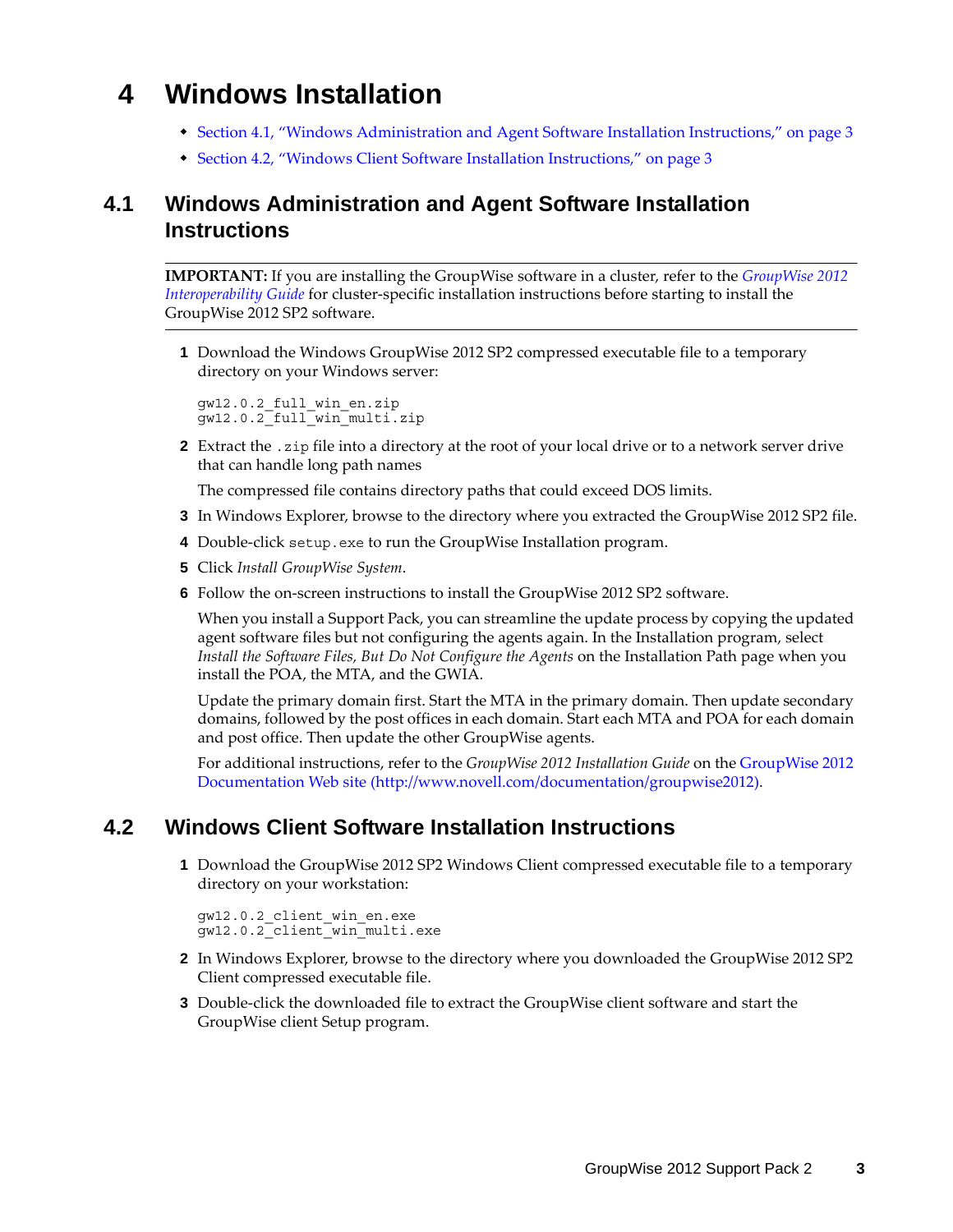**4** Follow the on-screen instructions to install the GroupWise 2012 SP2 client software on your workstation.

The GroupWise Setup Progress dialog box displays a green bar during the installation process. Occasionally, long pauses might occur. You can also check the activity of the GroupWise client Setup program by viewing the *Performance* tab of the Windows Task Manager to observe CPU usage.

# **5 Installation Issues**

- [Section 5.1, "General Installation Issues," on page 4](#page-3-0)
- [Section 5.2, "Linux Installation Issues," on page 4](#page-3-1)
- [Section 5.3, "Windows Installation Issues," on page 6](#page-5-0)

Installation issues for individual GroupWise components are located under the heading for each component.

## <span id="page-3-0"></span>**5.1 General Installation Issues**

Platform-specific installation issues are listed in separate sections below. Installation issues for individual GroupWise components are located under the heading for each component.

[Section 5.1.1, "GroupWise Version Compatibility," on page 4](#page-3-2)

#### <span id="page-3-2"></span>**5.1.1 GroupWise Version Compatibility**

If you install GroupWise on multiple platforms, or if you run multiple versions (for example, GroupWise 7 or 8 and GroupWise 2012 in the same GroupWise system), refer to "GroupWise Version Compatibility" in the *GroupWise 2012 Installation Guide* to make sure that the combinations you are using are supported.

For example, you cannot run a GroupWise 2012 client against a GroupWise 8 or earlier post office. Earlier POAs cannot support later GroupWise clients. However, you can run a GroupWise 8 or earlier client against a GroupWise 2012 POA.

Also, you should not run the GroupWise 8 or earlier snap-ins to ConsoleOne to access GroupWise 2012 databases or eDirectory objects. You can use *Admin Lockout Settings* under *Tools > GroupWise System Operations > System Preferences* to specify the required version of the ConsoleOne snap-ins for each domain as needed.

### <span id="page-3-1"></span>**5.2 Linux Installation Issues**

- [Section 5.2.1, "32-bit Runtime Libraries Required on 64-bit Linux," on page 4](#page-3-3)
- [Section 5.2.2, "SLES Base System Installation Required," on page 5](#page-4-0)
- [Section 5.2.3, "System Creation on SLES 11 in a Virtual Machine," on page 5](#page-4-1)
- [Section 5.2.4, "GroupWise Installation to a Xen Guest on SLES 10," on page 5](#page-4-2)
- [Section 5.2.5, "eDirectory Reinstallation on Open Enterprise Server," on page 5](#page-4-3)

#### <span id="page-3-3"></span>**5.2.1 32-bit Runtime Libraries Required on 64-bit Linux**

When you install a Linux operating system for use with GroupWise, do not deselect the 32-bit runtime libraries. GroupWise requires the 32-bit runtime libraries.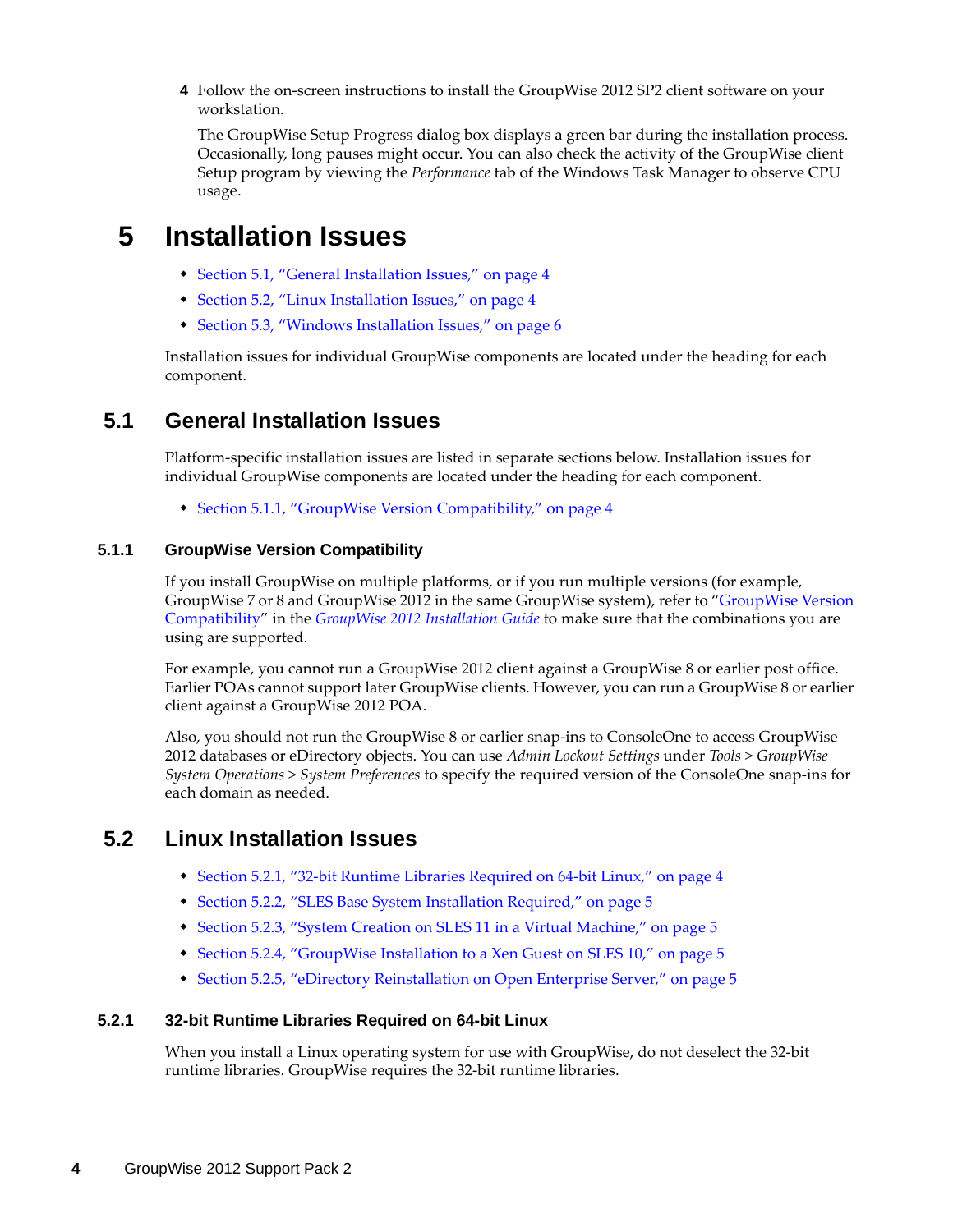#### <span id="page-4-0"></span>**5.2.2 SLES Base System Installation Required**

When you install SUSE Linux Enterprise Server (SLES) for use with GroupWise, select the *Base System* option. If you select the *Minimal System (Appliances)* option, the GroupWise Installation program prompts you to install additional packages to meet GroupWise dependencies. Although you can manually install the additional packages after installing SLES, it is simpler to install SLES so that all GroupWise dependencies are automatically met.

#### <span id="page-4-1"></span>**5.2.3 System Creation on SLES 11 in a Virtual Machine**

When you run the Linux GroupWise Installation program and create a new GroupWise system in a virtual machine on SLES 11, the system creation process might crash with a Java exception. There are two workarounds:

- Configure the virtual machine with at least 4 GB of memory to avoid the problem.
- In ConsoleOne, delete the POA object that was created during GroupWise system creation, then create a new POA object. Install and configure the agents independent from creating the GroupWise system.

#### <span id="page-4-2"></span>**5.2.4 GroupWise Installation to a Xen Guest on SLES 10**

When you install GroupWise on SLES 10 to a Xen guest, you might receive the following error message:

The current window is not large enough to run install. Please resize the window and run install again.

At present, the SLES 10 Xen console window does not report its dimensions properly. To work around this:

- **1** Make sure that SSH is enabled on the Xen guest.
- **2** Open an X terminal window on the SLES 10 Xen host, using the following command:

ssh -X root@*guest\_ip\_address*

**3** Run the GroupWise Installation program from the Xen host.

#### <span id="page-4-3"></span>**5.2.5 eDirectory Reinstallation on Open Enterprise Server**

If you need to uninstall and reinstall eDirectory on Open Enterprise Server for Linux, your GroupWise system is affected, because the GroupWise objects in eDirectory are lost when eDirectory is uninstalled. Therefore, you need to re-create the GroupWise objects in the new eDirectory tree.

- **1** (Conditional) If ConsoleOne has been uninstalled and reinstalled along with eDirectory, reinstall the GroupWise snap-ins to ConsoleOne, as described in "Installing the GroupWise Administrator Snap-Ins to Linux ConsoleOne" in "System" in the *GroupWise 2012 Administration Guide*.
- **2** In ConsoleOne, extend the eDirectory schema for GroupWise objects, as described in "Check eDirectory Schema" in "System" in the *GroupWise 2012 Administration Guide*.
- **3** Graft the GroupWise objects into the new eDirectory tree:
	- **3a** Access the primary GroupWise domain directory, as described in "Select Domain" in "System" in the *GroupWise 2012 Administration Guide*.
	- **3b** Graft your GroupWise domains and post offices into the new eDirectory tree, as described in "Graft GroupWise Objects" in "System" in the *GroupWise 2012 Administration Guide*.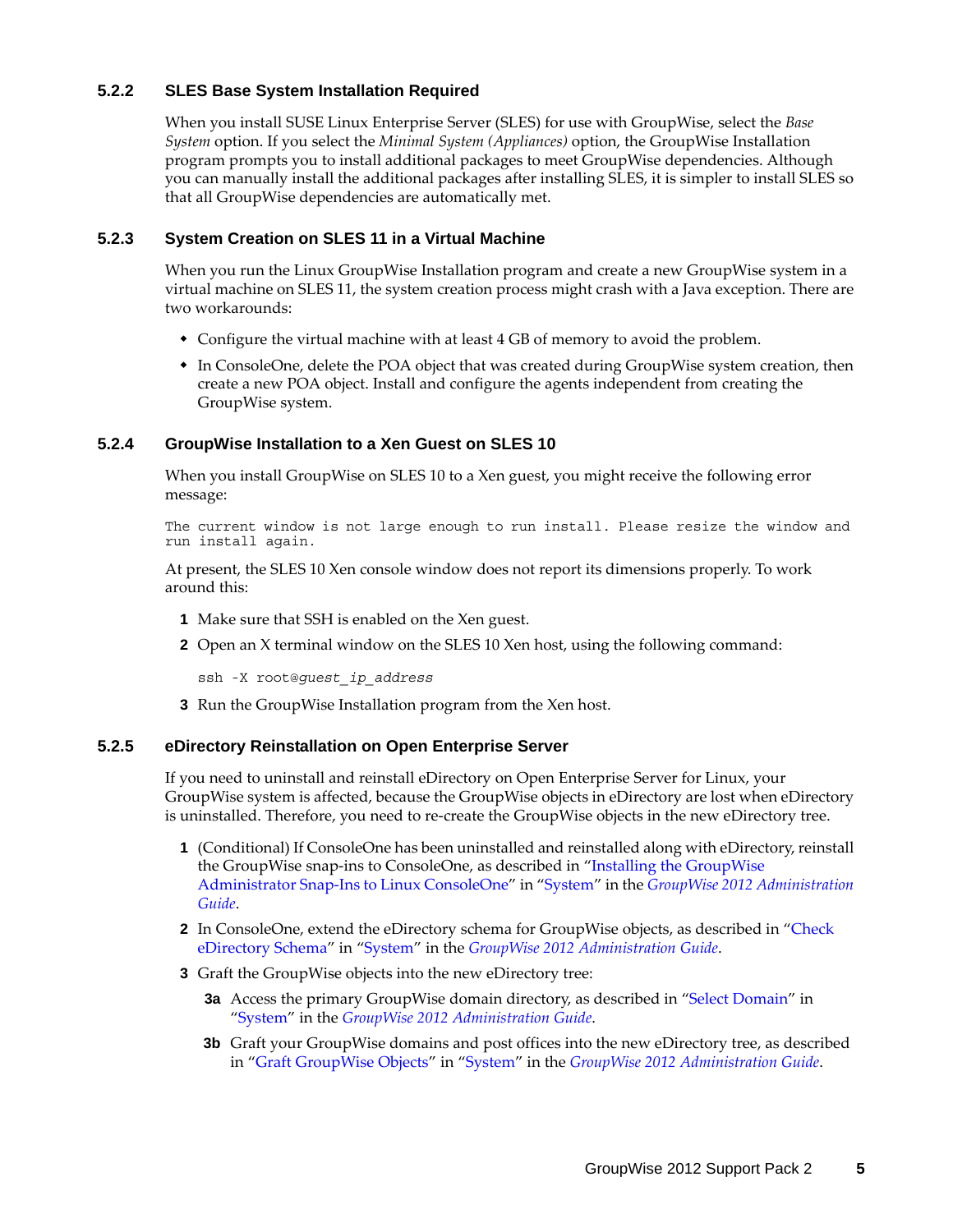For additional assistance, see TID 7004121, "How to Graft GroupWise Objects," in the [Novell Support Knowledgebase](http://www.novell.com/support) (http://www.novell.com/support).

- **3c** Graft in GroupWise users and other GroupWise objects that belong to post offices.
- **4** Start all the GroupWise agents.

### <span id="page-5-0"></span>**5.3 Windows Installation Issues**

- [Section 5.3.1, "Windows Server 2012 and eDirectory," on page 6](#page-5-1)
- [Section 5.3.2, "Windows Client Installation in a 64-bit Environment," on page 6](#page-5-2)
- [Section 5.3.3, "Windows Security Rights for GroupWise Client Installation," on page 7](#page-6-0)
- [Section 5.3.4, "Can't Launch the GroupWise Client from the Client Setup Program," on page 7](#page-6-1)
- [Section 5.3.5, "Norton Internet Security 2010 and SetupIP," on page 7](#page-6-2)

#### <span id="page-5-1"></span>**5.3.1 Windows Server 2012 and eDirectory**

GroupWise 2012 SP2 supports Windows Server 2012, but Novell eDirectory is not yet supported on Windows Server 2012. The updated eDirectory version is expected to release in mid-2013.

In the meantime, the GroupWise 2012 SP2 agents can run on Windows Server 2012, but your eDirectory installation must remain on an earlier version of Windows or on Linux.

#### <span id="page-5-2"></span>**5.3.2 Windows Client Installation in a 64-bit Environment**

The GroupWise Windows client is a 32-bit application. Microsoft indicates that it is not advisable to run 64-bit Office applications that use 64-bit MAPI in the same environment with 32-bit applications that use 32-bit MAPI. For background information, refer to *[Building MAPI Applications on 32-Bit and](http://msdn.microsoft.com/en-us/library/dd941355.aspx)  [64-Bit Platforms](http://msdn.microsoft.com/en-us/library/dd941355.aspx)* (http://msdn.microsoft.com/en-us/library/dd941355.aspx).

If you need to run the GroupWise client in the same environment with Microsoft Office, the 32-bit version of Office is recommended. If you prefer the 64-bit version of Office, GroupWise and Office do coexist successfully in the majority of environments.

Very occasionally, you might encounter the following errors when you start the GroupWise client when 64-bit Office is also installed:

- The 'MAPI Session Handle' of the Novell GroupWise 'Object Request Broker' could not be accessed. The address book cannot run.
- GroupWise is not properly installed. The Address Book component could not be initialized. Please run GroupWise Setup, or contact your system administrator.

To enable the GroupWise client to function correctly in these situations, use either of the following workarounds:

Run the GroupWise client Setup program a second time, selecting *Repair*.

or

Uninstall the GroupWise client, then reinstall it.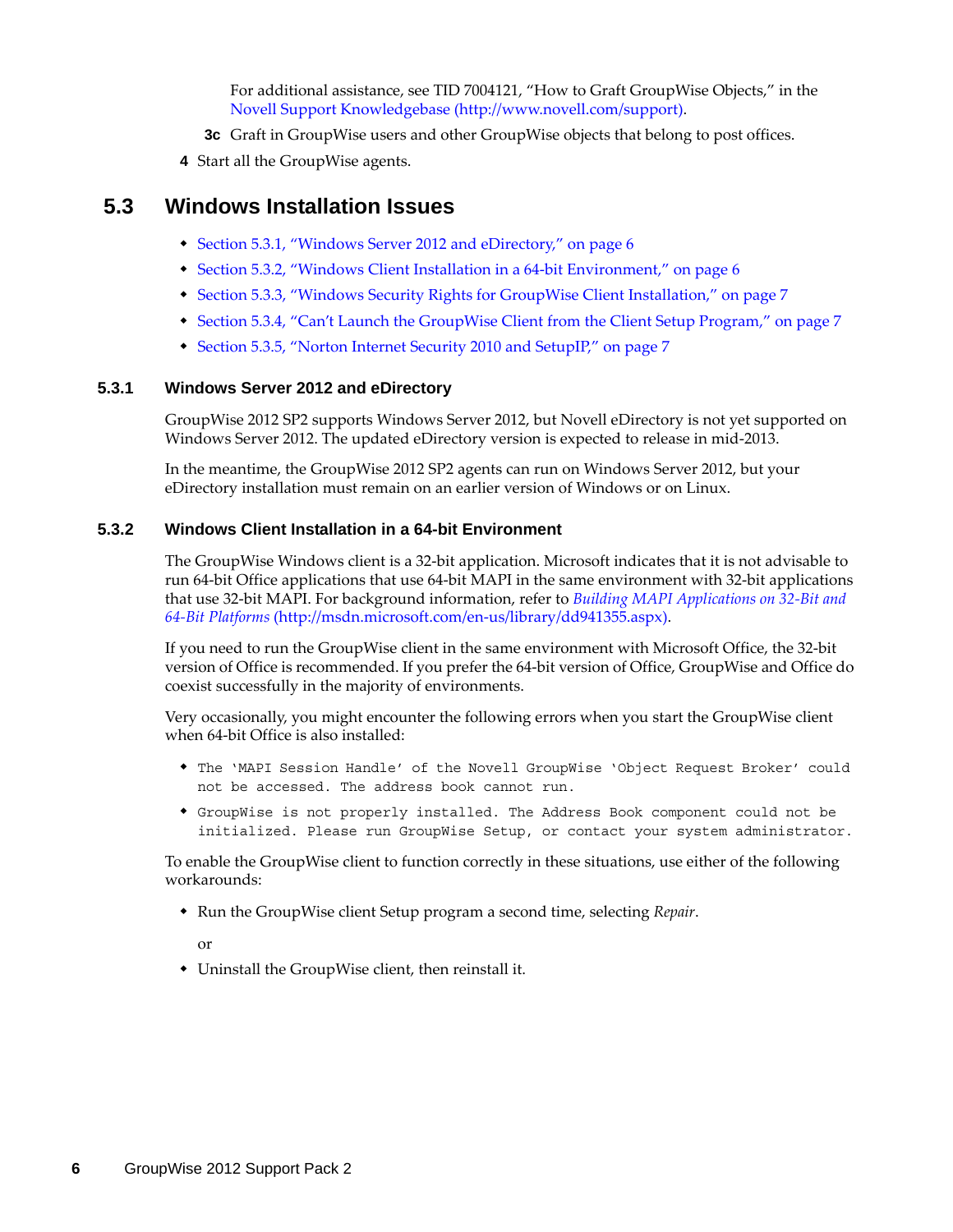Similarly, you might very occasionally encounter the following errors if you start 64-bit Outlook:

- Either there is no default mail client or the current mail client cannot fulfill the messages request. Please run Microsoft Outlook and set it as the default mail client.
- Cannot start Microsoft Outlook. Cannot open the Outlook window. The set of folders cannot be opened. An unexpected error has occurred. MAPI was unable to load the information service gwmsp1.dll. Be sure the service is correctly installed and configured.

To enable Outlook to start correctly, do not select the Novell GroupWise Profile that is installed with the GroupWise Windows client. Instead, create a new profile as you start Outlook, so that the profile is compatible with 64-bit Outlook.

#### <span id="page-6-0"></span>**5.3.3 Windows Security Rights for GroupWise Client Installation**

If the GroupWise Windows client is originally installed by the Windows Administrator user, the Administrator user must also perform software updates. When the client is installed by the Administrator, the GroupWise client software cannot be updated by a regular user or a Windows Power User.

#### <span id="page-6-1"></span>**5.3.4 Can't Launch the GroupWise Client from the Client Setup Program**

Starting in GroupWise 2012 SP1, you cannot launch the GroupWise client directly from the client Setup program. You must exit the client Setup program, then launch the GroupWise client.

#### <span id="page-6-2"></span>**5.3.5 Norton Internet Security 2010 and SetupIP**

Older versions of Norton Internet Security 2010 incorrectly identify GroupWise SetupIP as a virus and automatically remove it while it is trying to install the GroupWise Windows client on a workstation. Symantec indicates that this problem is resolved by running LiveUpdate to obtain the latest version of Norton Internet Security 2010. If you still encounter the problem, you must disable Norton Internet Security 2010 before SetupIP can successfully run on a workstation.

# **6 Administration Issues**

- [Section 6.1, "General Administration Issues," on page 7](#page-6-3)
- [Section 6.2, "Linux Administration Issues," on page 9](#page-8-0)
- [Section 6.3, "Windows Administration Issues," on page 10](#page-9-0)

## <span id="page-6-3"></span>**6.1 General Administration Issues**

- [Section 6.1.1, "GWCSRGEN Functionality," on page 8](#page-7-0)
- [Section 6.1.2, "Server Names," on page 8](#page-7-1)
- [Section 6.1.3, "Identity Manager Driver Version Compatibility," on page 8](#page-7-2)
- [Section 6.1.4, "Identity Manager Driver in a 64-bit Environment," on page 8](#page-7-3)
- [Section 6.1.5, "Server-Based Antivirus Software," on page 9](#page-8-1)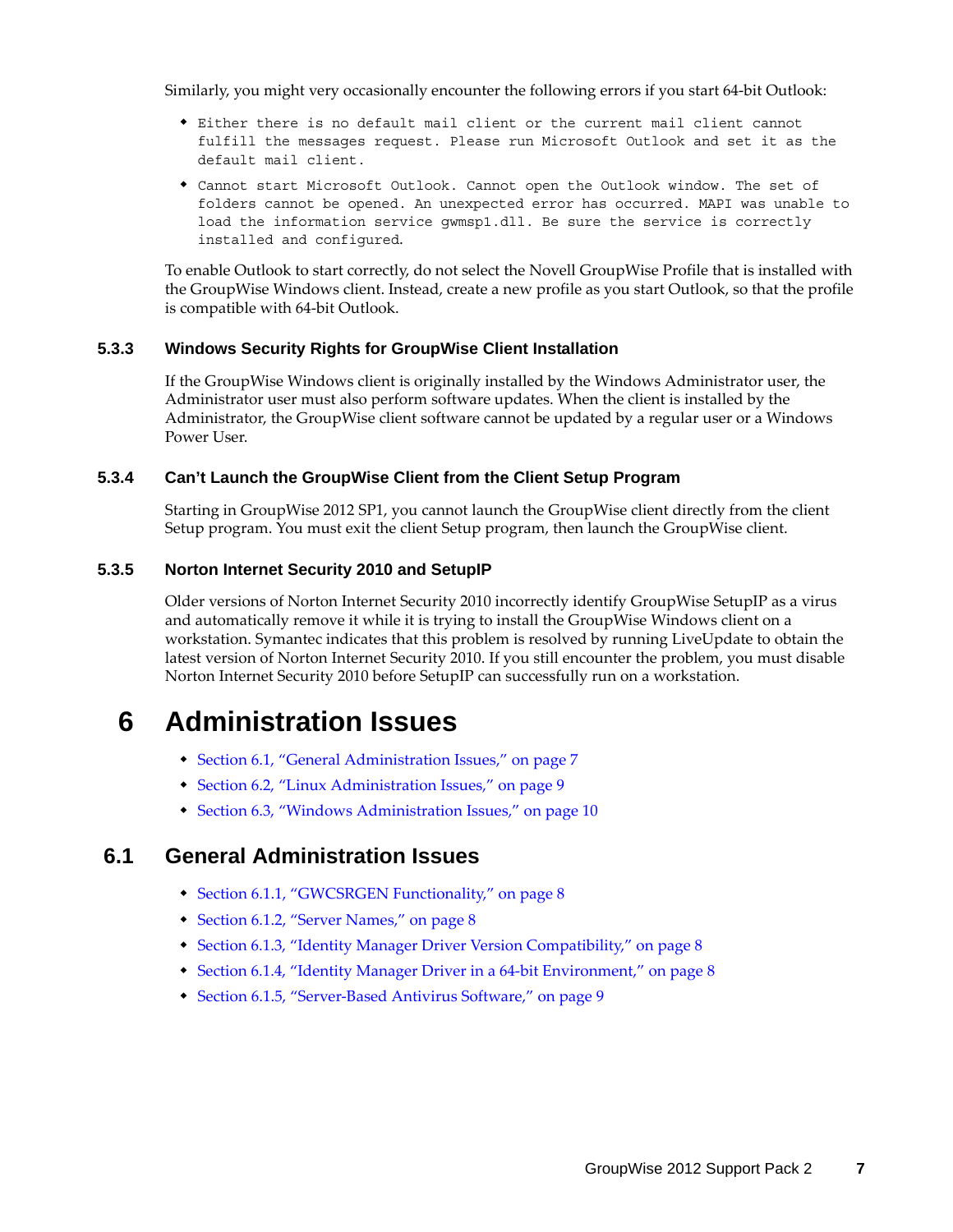#### <span id="page-7-0"></span>**6.1.1 GWCSRGEN Functionality**

In earlier versions of GroupWise, the GroupWise Generate CSR Utility (GWCSRGEN) created a certification signing request (CSR) that returned an [MD5](http://en.wikipedia.org/wiki/MD5) (http://en.wikipedia.org/wiki/MD5) certificate. The MD5 algorithm is now considered compromised and should not be used.

Starting in GroupWise 2012 SP1, GWCSRGEN creates a CSR that returns an [SHA-1](http://en.wikipedia.org/wiki/SHA-1) (http:// en.wikipedia.org/wiki/SHA-1) certificate. The SHA-1 algorithm is more secure than MD5, but also has some potential weaknesses.

For the most stringent security needs, GWCSRGEN should no longer be used for generating CSRs. For suggested alternatives, see "Generating a Certificate Signing Request" in "Security Administration" in the *GroupWise 2012 Administration Guide*.

#### <span id="page-7-1"></span>**6.1.2 Server Names**

When filling in a *UNC Path* field in ConsoleOne, you must specify the server name. You cannot use an IP address or DNS hostname.

#### <span id="page-7-2"></span>**6.1.3 Identity Manager Driver Version Compatibility**

Do not run a DirXML or Identity Manager driver earlier than version 3.5.2 against a GroupWise 2012 system. Older drivers are not compatible. You can download the latest version of the GroupWise Identity Manager driver from [Novell Downloads](http://download.novell.com) (http://download.novell.com).

For more information, see TID 7002222: "How is the GroupWise Driver Configured for Identity Manager?" in the [Novell Support Knowledgebase](http://www.novell.com/support) (http://www.novell.com/support).

#### <span id="page-7-3"></span>**6.1.4 Identity Manager Driver in a 64-bit Environment**

The GroupWise 2012 product is comprised of many 32-bit services and applications. These pieces all run successfully on 64-bit hardware and operating systems.

The Identity Manager driver for GroupWise is also a 32-bit application. It requires either a 32-bit version of the Identity Manager engine, or a 32-bit version of the Identity Manager Remote Loader. For most installations, we recommend deploying the 64-bit version of the Identity Manager engine on a 64-bit system, and then deploying the 32-bit Identity Manager Remote Loader along with the Identity Manager driver for GroupWise on a 32-bit system as described here.

- **1** Set up a 32-bit server for use by the Identity Manager driver for GroupWise.
- **2** Install and configure the Identity Manager Remote Loader on the 32-bit server.

Follow the setup instructions for your version of Identity Manager:

- *[Identity Manager 4.0 Remote Loader Guide](http://www.novell.com/documentation/idm40/idm_remoteloader/data/bookinfo.html)* (http://www.novell.com/documentation/idm40/ idm\_remoteloader/data/bookinfo.html)
- *[Identity Manager 3.6.1 Remote Loader Guide](http://www.novell.com/documentation/idm36/idm_remoteloader/data/bookinfo.html)* (http://www.novell.com/documentation/idm36/ idm\_remoteloader/data/bookinfo.html)
- **3** Install and configure the Identity Manager driver for GroupWise on the same 32-bit server as the Identity Manager Remote Loader.

Follow the setup instructions for your version of the Identity Manager driver for GroupWise:

- *[Identity Manager 4.0 Driver for GroupWise Implementation Guide](http://www.novell.com/documentation/idm40drivers/groupwise/data/bktitle.html)* (http://www.novell.com/ documentation/idm40drivers/groupwise/data/bktitle.html)
- *[Identity Manager 3.6 Driver for GroupWise Implementation Guide](http://www.novell.com/documentation/idm36drivers/groupwise/data/bktitle.html)* (http://www.novell.com/ documentation/idm36drivers/groupwise/data/bktitle.html)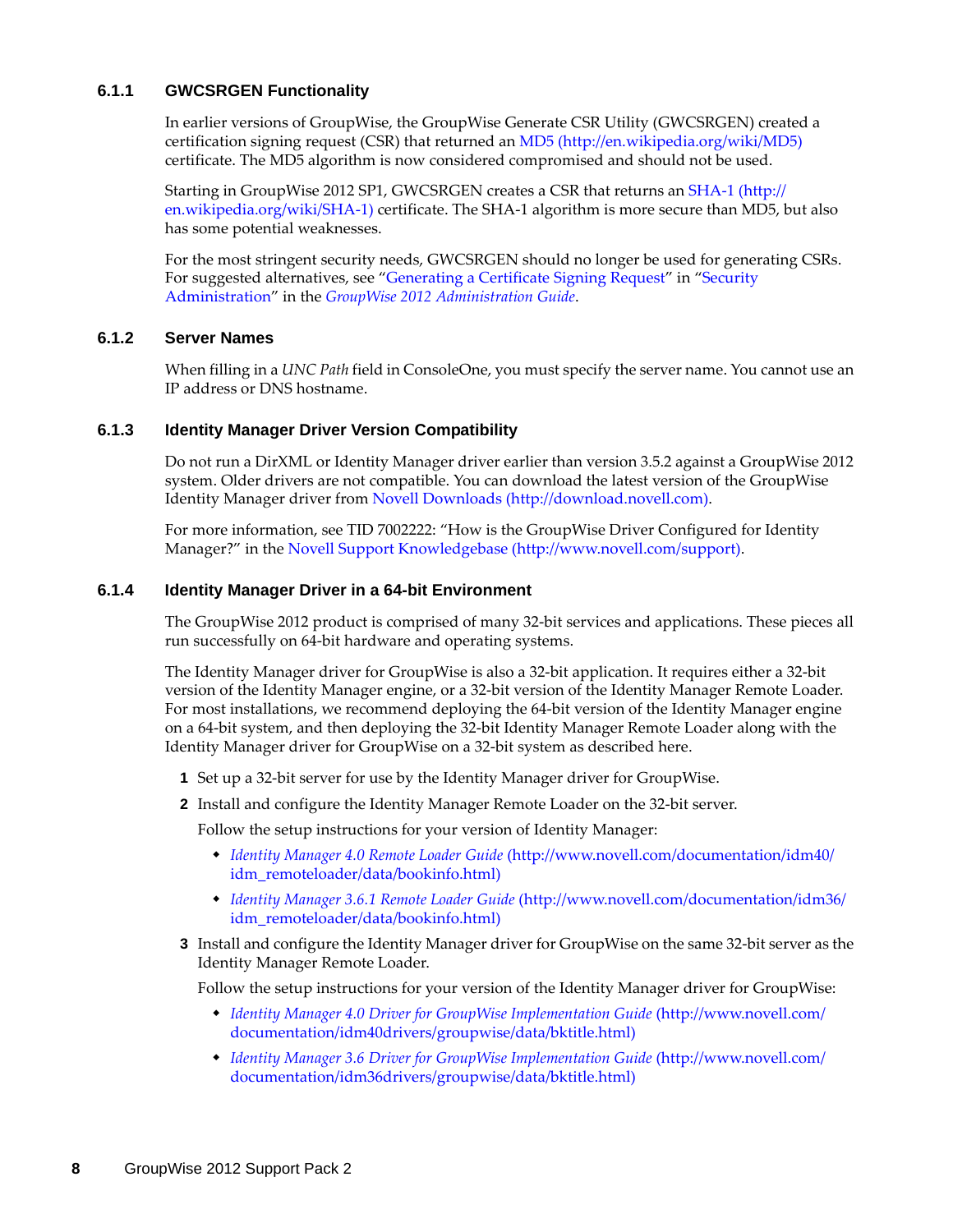In this configuration, the Identity Manager Remote Loader on the 32-bit server communicates successfully with the Identity Manager engine and with the GroupWise agents that are both running on 64-bit servers.

#### <span id="page-8-1"></span>**6.1.5 Server-Based Antivirus Software**

If you run server-based antivirus software, you must configure it so that it does not scan GroupWise directory structures such as domains and post offices. Running antivirus software on GroupWise directory structures creates file locking conflicts with the GroupWise agents, which prevents email and administration messages from being delivered.

If you need virus scanning on GroupWise data, check the [GroupWise Partner Products page](http://www.novell.com/partnerguide/section/468.html) (http:// www.novell.com/partnerguide/section/468.html) for compatible products.

### <span id="page-8-0"></span>**6.2 Linux Administration Issues**

- [Section 6.2.1, "NFS Not Supported," on page 9](#page-8-2)
- [Section 6.2.2, "SNMP Not Supported on 64-bit Linux Operating Systems," on page 9](#page-8-3)
- [Section 6.2.3, "GWTSAFS Discontinued," on page 9](#page-8-4)
- [Section 6.2.4, "Path Names and File Names in Lowercase," on page 10](#page-9-1)
- [Section 6.2.5, "Unavailable Administration Features," on page 10](#page-9-2)

#### <span id="page-8-2"></span>**6.2.1 NFS Not Supported**

Because of long-standing file lock issues with NFS, you cannot use an NFS mount to mount a server file system where your GroupWise system is located to a workstation where you are running ConsoleOne. In addition, you cannot use an NFS mount between Linux servers, for example when a POA needs access to a remote restore area or a remote document storage area.

Use a Samba mount if you want to use Windows ConsoleOne to access a domain located on a Linux server. For access between Linux servers, use a Samba mount or an NCP (Novell Core Protocol) mount. For instructions to set up a Samba mount or an NCP mount, see "ConsoleOne Administration Tool" in "System" in the *GroupWise 2012 Administration Guide*.

#### <span id="page-8-3"></span>**6.2.2 SNMP Not Supported on 64-bit Linux Operating Systems**

All GroupWise agents can be monitored through an SNMP management console. However, 64-bit Linux operating systems do not include the 32-bit components required for communication with the 32-bit GroupWise engine. Therefore, SNMP monitoring of GroupWise agents is not currently available on 64-bit Linux operating systems.

#### <span id="page-8-4"></span>**6.2.3 GWTSAFS Discontinued**

GroupWise 2012 does not include GWTSAFS. The supported versions of Novell Open Enterprise Server (OES) provide TSAFS, which is the preferred backup approach moving forward. For more information, see "GroupWise Backup" in the *Storage Management Services Administration Guide* for [your version of OES](http://www.novell.com/documentation/oes.html) (http://www.novell.com/documentation/oes.html).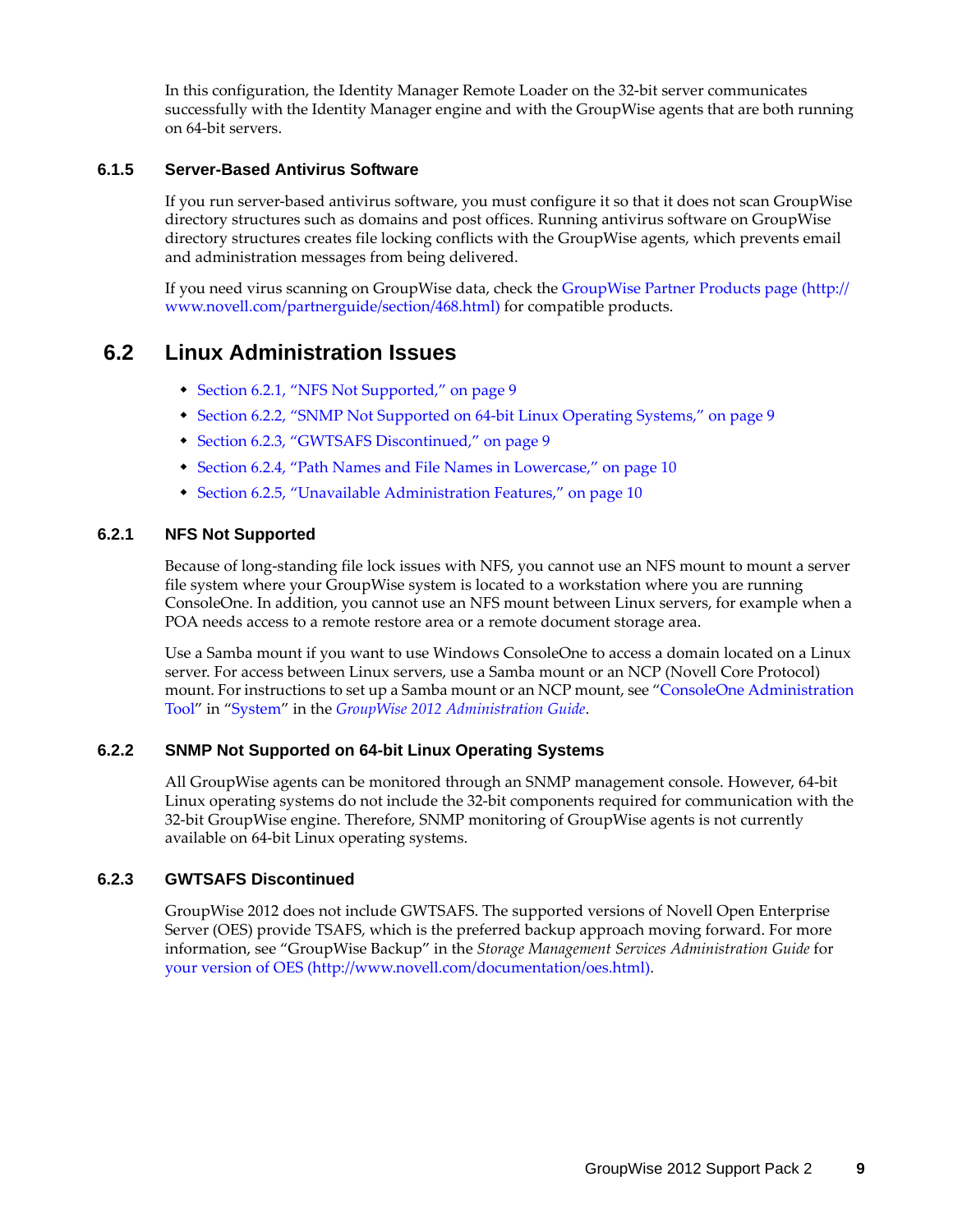#### <span id="page-9-1"></span>**6.2.4 Path Names and File Names in Lowercase**

All directory names in paths to GroupWise domains and post offices should consist of lowercase letters. File names should also consist of lowercase letters. There are no length restrictions.

However, on Open Enterprise Server (OES), when you create an NSS volume, the volume name automatically appears in all uppercase in the path name. Because the use of lowercase letters in directory names is recommended for convenience, but is not required by any GroupWise program, this behavior on OES does not present any problems for GroupWise. You simply need to remember to type the uppercase letters when you specify the path name on OES.

#### <span id="page-9-2"></span>**6.2.5 Unavailable Administration Features**

GroupWise 2012 administration on Linux does not include the following features that are available in GroupWise 2012 on Windows:

- Import/Export utility in ConsoleOne
- Document Properties Management feature in ConsoleOne

## <span id="page-9-0"></span>**6.3 Windows Administration Issues**

- [Section 6.3.1, "eDirectory and Windows Support," on page 10](#page-9-3)
- [Section 6.3.2, "Domain Services for Windows Issue," on page 10](#page-9-4)
- [Section 6.3.3, "Quotas on NSS Volumes," on page 10](#page-9-5)

#### <span id="page-9-3"></span>**6.3.1 eDirectory and Windows Support**

Versions of Novell eDirectory earlier than 8.8.4 are not supported on Windows Server 2008.

#### <span id="page-9-4"></span>**6.3.2 Domain Services for Windows Issue**

If you create a DSfW static group and then convert it to a GroupWise distribution list by assigning it to a post office, email messages addressed to the group are not delivered to GroupWise users. To correct the problem, synchronize the post office that owns the distribution list. In ConsoleOne, select the post office, then click *Tools > GroupWise Utilities > Synchronize*.

#### <span id="page-9-5"></span>**6.3.3 Quotas on NSS Volumes**

If you use NSS volumes with quotas turned on, you must turn on quotas on all GroupWise directories. Otherwise, you receive No Disk Space errors.

# **7 Agent Issues**

- [Section 7.1, "General Agent Issues," on page 10](#page-9-6)
- [Section 7.2, "Linux Agent Issues," on page 12](#page-11-0)
- [Section 7.3, "Windows Agent Issues," on page 12](#page-11-1)

### <span id="page-9-6"></span>**7.1 General Agent Issues**

- [Section 7.1.1, "SOAP Required for the POA," on page 11](#page-10-0)
- [Section 7.1.2, "Incoming Message Size Limit," on page 11](#page-10-1)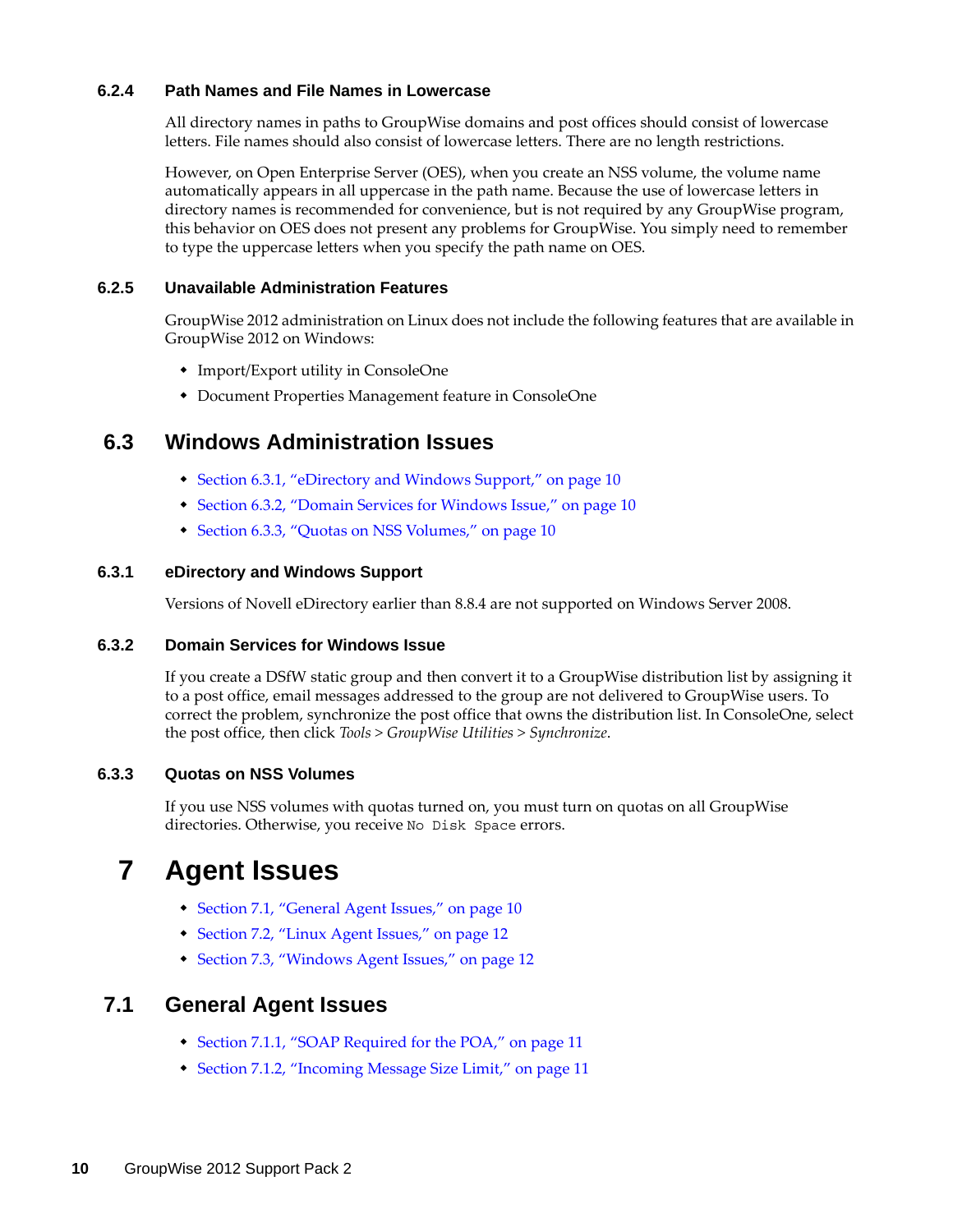- [Section 7.1.3, "New View Files Overwrite Existing View Files," on page 11](#page-10-2)
- [Section 7.1.4, "Audit Reports," on page 11](#page-10-3)

#### <span id="page-10-0"></span>**7.1.1 SOAP Required for the POA**

The GroupWise 2012 WebAccess Application communicates directly with the POA through SOAP. Therefore, the POA that the WebAccess Application is configured to communicate with must have SOAP enabled in order for WebAccess to function. For appropriate security, SSL should be enabled on the SOAP connection.

For setup instructions, see the following sections in the *GroupWise 2012 Administration Guide*:

- "Supporting SOAP Clients"
- "Securing the Post Office with SSL Connections to the POA"

#### <span id="page-10-1"></span>**7.1.2 Incoming Message Size Limit**

When the GWIA receives an incoming message from the Internet, it creates a MIME version of the message that includes the message and any attached files. This doubles the size of the message.

You can restrict message size at the GWIA, the MTA, and the POA. The message size that you set at the GWIA determines the maximum size of messages that are allowed into your GroupWise system. However, because of the way that the GWIA creates the MIME version of incoming messages, message size limits at the MTA and POA must be two to three times the size set at the GWIA. Otherwise, some messages can successfully enter your GroupWise system at the GWIA, but they cannot be delivered because of the size limits set at the MTA or the POA.

When such a delivery failure occurs, no undeliverable message is sent, so no one is notified of the problem.

#### <span id="page-10-2"></span>**7.1.3 New View Files Overwrite Existing View Files**

When you update the POA software to GroupWise 2012, updated view files are copied to the software distribution directory, but not to post offices. This maintains any customizations you might have made in the view files in post offices.

However, when each GroupWise 2012 POA starts for the first time, it copies the new view files from the software distribution directory to its post office. Therefore, if you have created custom view files with the same names as standard view files, you must create backup copies before starting the GroupWise 2012 POA, so that your customized view files are not lost when the post office view files are updated. After you start the GroupWise 2012 POA, restore your custom view files.

Occasionally, the POA is unable to copy the updated view files from the software distribution directory to its post office. When this happens, users receive a message that their view files are out of date. To resolve this, use the *Refresh Views* option under *Tools* > *GroupWise Utilities* > *System Maintenance* in ConsoleOne to update the post office view files from the software distribution directory. After you refresh the views, you must restore your customized view files to the post office.

#### <span id="page-10-3"></span>**7.1.4 Audit Reports**

Whenever the POA runs an audit report, it causes the MTA for the domain to restart. In a domain with a large number of post offices, these MTA restarts might become noticeable. This is working as designed, although improved functionality has been requested.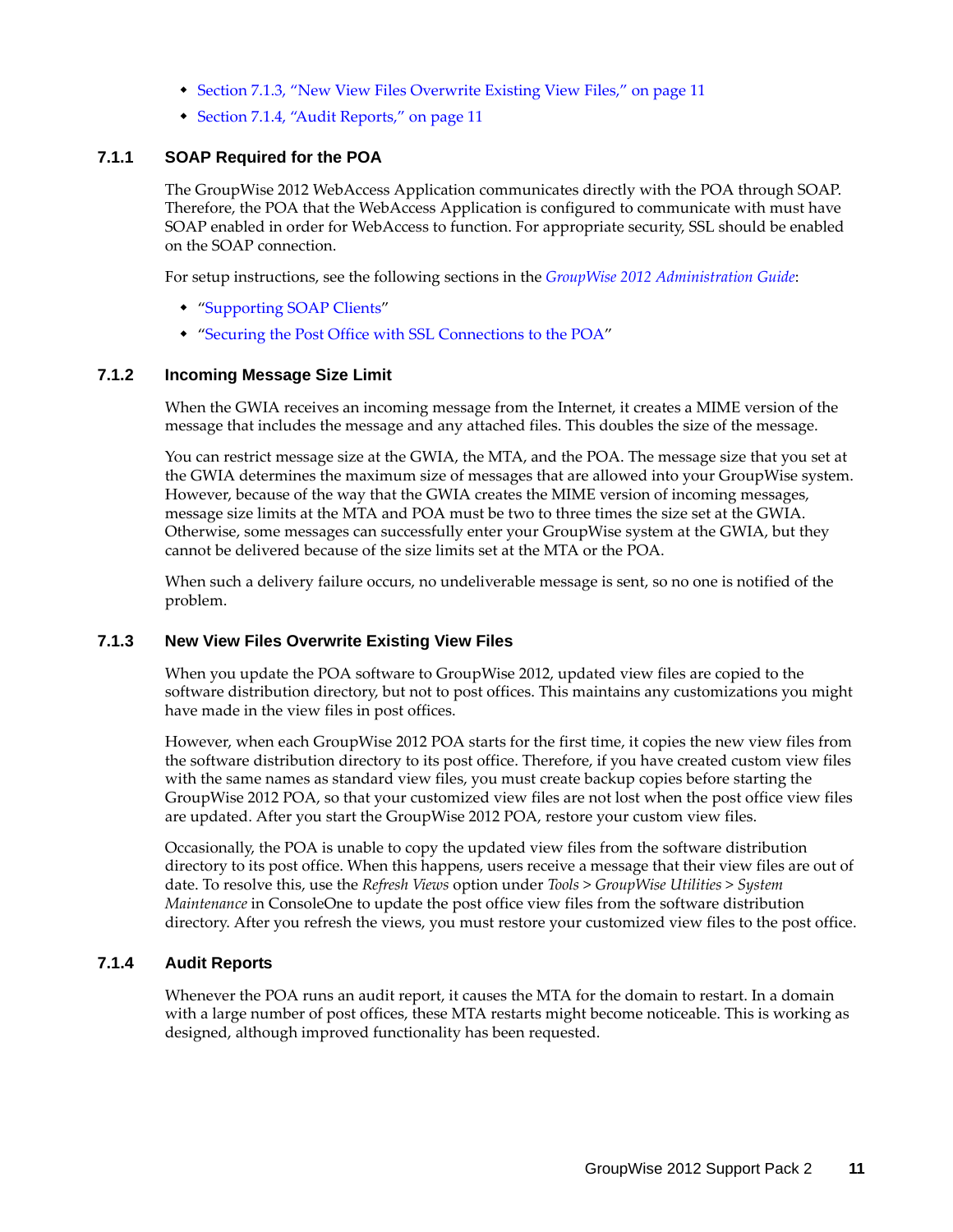## <span id="page-11-0"></span>**7.2 Linux Agent Issues**

- [Section 7.2.1, "Non-root GroupWise Agents and Low Port Numbers," on page 12](#page-11-2)
- [Section 7.2.2, "Maximum Number of Open Files," on page 12](#page-11-3)
- [Section 7.2.3, "Document Viewer Agent Issues," on page 12](#page-11-4)

#### <span id="page-11-2"></span>**7.2.1 Non-root GroupWise Agents and Low Port Numbers**

On Novell Open Enterprise Server and SUSE Linux Enterprise Server, services such as IMAP and IMAP SSL, which require port numbers below 1025, cannot be initiated or restarted after the GroupWise agents are running as a non-root user. To initiate or restart those services, you must manually stop the services and then restart the GroupWise agents.

#### <span id="page-11-3"></span>**7.2.2 Maximum Number of Open Files**

By default, the maximum number of open files on a Linux server is 1024. This default might not be sufficient for a busy POA. Therefore, the POA initializes the maximum number of open files to 200000.

The default number of open files is typically acceptable for the other GroupWise agents.

#### <span id="page-11-4"></span>**7.2.3 Document Viewer Agent Issues**

- If you run the Document Viewer Agent (DVA) as a user that is not running the X Window system, WebAccess users cannot view embedded vector-based graphics in attachments. To enable users to view embedded vector-based graphics, make sure that the user that starts the DVA is running the X Window System and has a DISPLAY environment variable set so that the DVA can write to the local display. One way to accomplish this is to use the sux command to become root before you start the DVA.
- The third-party viewer software used by the DVA has a dependency on libXm.so.1, which might not be included with your Linux package. To resolve this, create a symbolic link in the agents lib directory to the version of the libXm modules that is available on your Linux server. For example:

ln -s /usr/X11R6/lib/libXm.so.3.0.1 /opt/novell/groupwise/ agents/lib/libXm.so.1

## <span id="page-11-1"></span>**7.3 Windows Agent Issues**

- [Section 7.3.1, "POA Instability," on page 12](#page-11-5)
- [Section 7.3.2, "Document Viewer Agent Issue," on page 13](#page-12-0)

#### <span id="page-11-5"></span>**7.3.1 POA Instability**

GroupWise 2012 SP1 included a fix for the problem where the Windows POA terminates unexpectedly and repeatedly when GroupWise Windows client users connect from outside of the firewall on the external client/server port. If you continue to see the problem after installing Support Pack 1 and later versions, add the /udpslap switch to the POA startup file. This switch is designed specifically to alleviate this particular connection issue.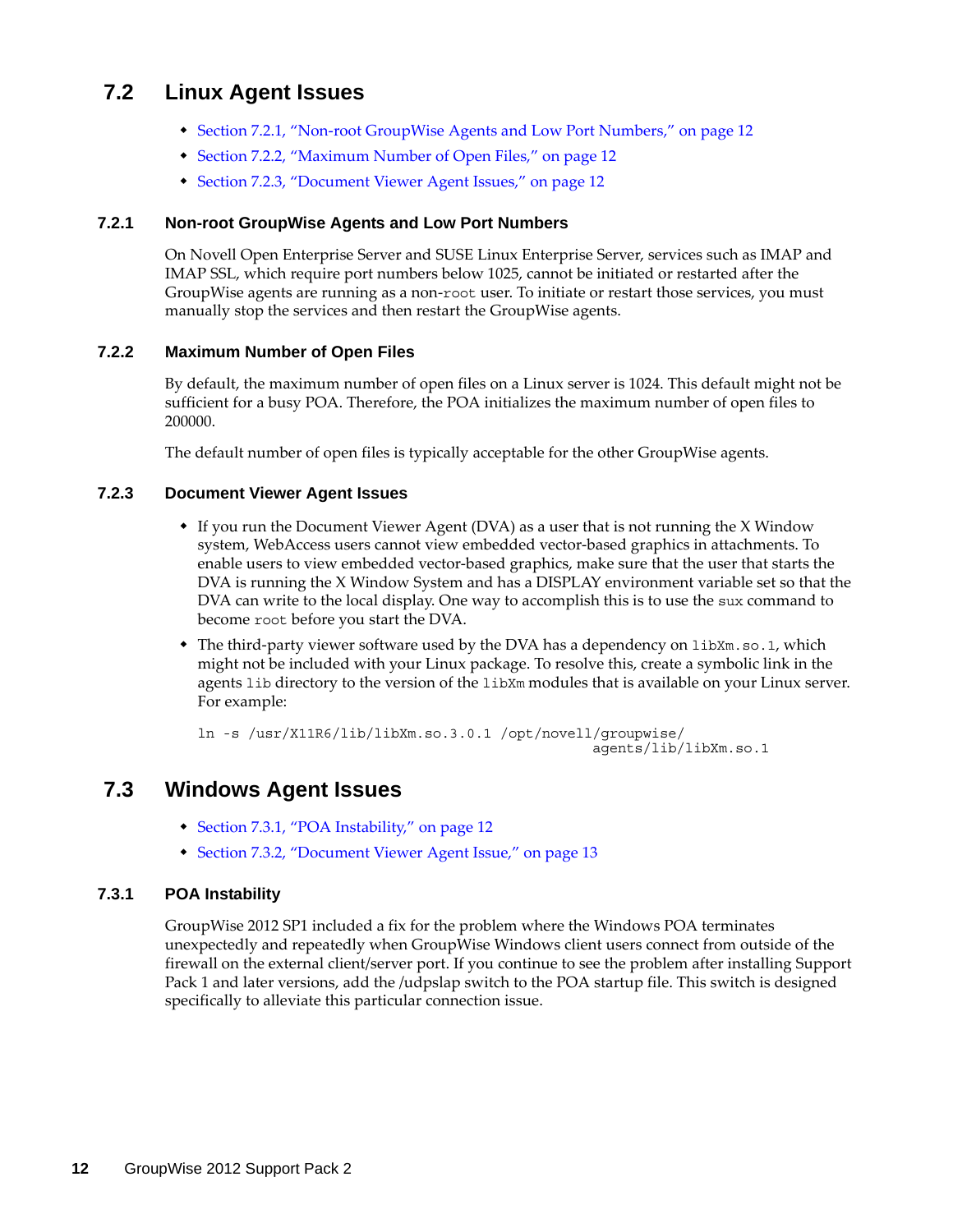#### <span id="page-12-0"></span>**7.3.2 Document Viewer Agent Issue**

If you run the Document Viewer Agent (DVA) on Windows Server 2008, and if you have not configured it to run as the Administrator user, you must use the /home switch in the gwdva.dva file to specify a directory where the DVA user can write files. You might want to create a c:\novell\groupwise\gwdva directory for this purpose.

# **8 Client Issues**

- [Section 8.1, "Windows Client Issues," on page 13](#page-12-1)
- [Section 8.2, "Mac/Linux Client Issues," on page 15](#page-14-0)

### <span id="page-12-1"></span>**8.1 Windows Client Issues**

- [Section 8.1.1, "SetupIP Programs Identified as Viruses," on page 13](#page-12-2)
- [Section 8.1.2, "New Speller," on page 13](#page-12-3)
- [Section 8.1.3, "Archiving over the Network," on page 14](#page-13-0)
- [Section 8.1.4, "Initial Cache Priming," on page 14](#page-13-1)
- [Section 8.1.5, "GroupWise/Vibe Compatibility," on page 14](#page-13-2)
- [Section 8.1.6, "GroupWise/iFolder Compatibility," on page 14](#page-13-3)
- [Section 8.1.7, "GroupWise/Filr Compatibility," on page 14](#page-13-4)
- [Section 8.1.8, "Windows XP and Power Users," on page 14](#page-13-5)
- [Section 8.1.9, "Address Books Do Not Display in GroupWise When Installing GroupWise after](#page-14-1)  [Outlook 2003," on page 15](#page-14-1)
- [Section 8.1.10, "Word 2010 Not Supported as the GroupWise Text Editor," on page 15](#page-14-2)
- [Section 8.1.11, "JAWS Script Available," on page 15](#page-14-3)

#### <span id="page-12-2"></span>**8.1.1 SetupIP Programs Identified as Viruses**

The setupip.exe and writeip.exe SetupIP programs are falsely identified as viruses by Norton Internet Security 2010. As a workaround, configure Norton Internet Security 2010 to ignore these files.

#### <span id="page-12-3"></span>**8.1.2 New Speller**

The GroupWise 2012 Windows client uses a new speller engine technology named Hunspell. You should not notice any difference in the "spell-as-you-type" mode. However, there are a few features available in the old Spell Checker dialog box that are no longer available.

- When the Spell Checker dialog box opens, it immediately begins spell checking.
- You can no longer check spelling in a paragraph, sentence, or by word.
- You can no longer add or manage multiple personal word lists from the Spell Checker dialog box. There is only one personal word list.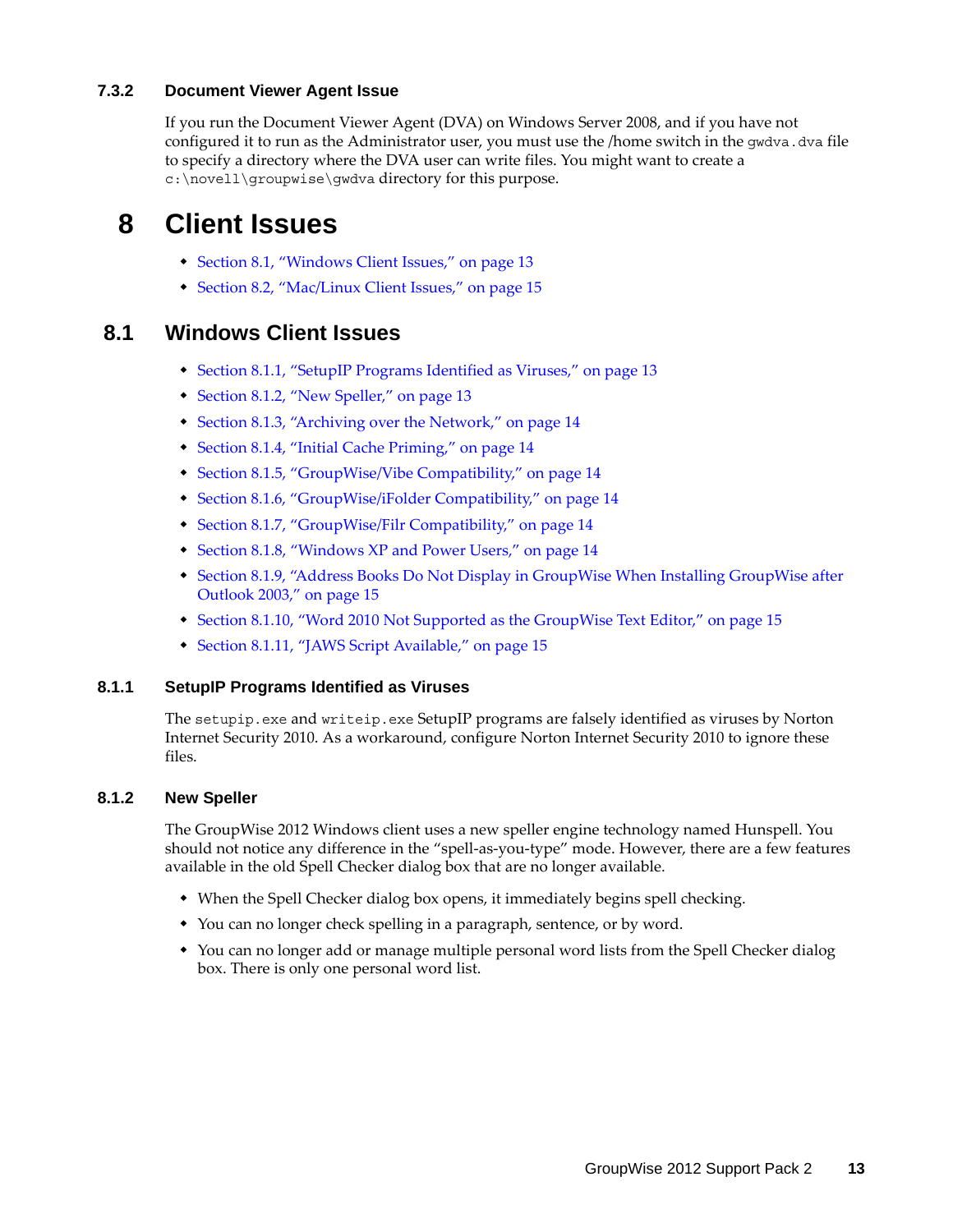#### <span id="page-13-0"></span>**8.1.3 Archiving over the Network**

The recommended location for a Windows client user's archive is on his or her local workstation.

Creating an archive on a network drive is supported in the following two configurations:

 The Novell Map Network Drive feature of the Novell Client is used to map a network drive from the user's workstation to a Novell Open Enterprise (OES) Linux server or a NetWare server where the archive is located.

The OES Linux server must use NSS volumes, and you must use NCP access with cross-protocol locks enabled in order to ensure safe client access to the archive. The setup for Windows client access to an OES Linux server is the same as for Windows ConsoleOne access to an OES server. For setup instructions, see "Configuring the OES Linux Server for NCP Access from Windows" in "ConsoleOne Administration Tool" in the *GroupWise 2012 Administration Guide*.

• The Windows Map Network Drive feature is used to map a network drive from the user's workstation to an OES Linux server using Novell CIFS access.

Other configurations, including Samba on a SUSE Linux Enterprise Server (SLES) server, are not currently supported.

#### <span id="page-13-1"></span>**8.1.4 Initial Cache Priming**

The first time you prime a new Caching mailbox, the GroupWise client might terminate at the end of the priming process. However, the Caching mailbox is successfully created. Restart the client to access the new Caching mailbox.

#### <span id="page-13-2"></span>**8.1.5 GroupWise/Vibe Compatibility**

If you use Novell Vibe with GroupWise, Vibe 3 or later is required for GroupWise 2012 integration.

#### <span id="page-13-3"></span>**8.1.6 GroupWise/iFolder Compatibility**

Do not use iFolder with your GroupWise mailbox. For more information, see "GroupWise Files Become Corrupted in an iFolder" in "Troubleshooting" in the *[Novell iFolder Cross-Platform User Guide](http://www.novell.com/documentation/ifolderos/os_ifolder37_user/data/bookinfo.html)* (http://www.novell.com/documentation/ifolderos/os\_ifolder37\_user/data/bookinfo.html).

The issues involved with trying to use iFolder with GroupWise apply to using GroupWise with other directory synchronization applications such as Microsoft Offline Files. Do not use any of these applications with GroupWise.

#### <span id="page-13-4"></span>**8.1.7 GroupWise/Filr Compatibility**

Do not use Filr with your GroupWise mailbox. As with other directory synchronization applications, Filr does not respect the database locking mechanism employed by GroupWise. Creating a copy of a GroupWise database while it is in use can result in a corrupted database. This applies to your Caching mailbox and to your archive.

#### <span id="page-13-5"></span>**8.1.8 Windows XP and Power Users**

If you are a member of the Power Users group when you install the GroupWise Windows client, you cannot immediately uninstall the GroupWise Windows client in the Control Panel. You must follow these steps to uninstall:

- **1** Remove yourself from the Power Users group.
- **2** Log out of Windows.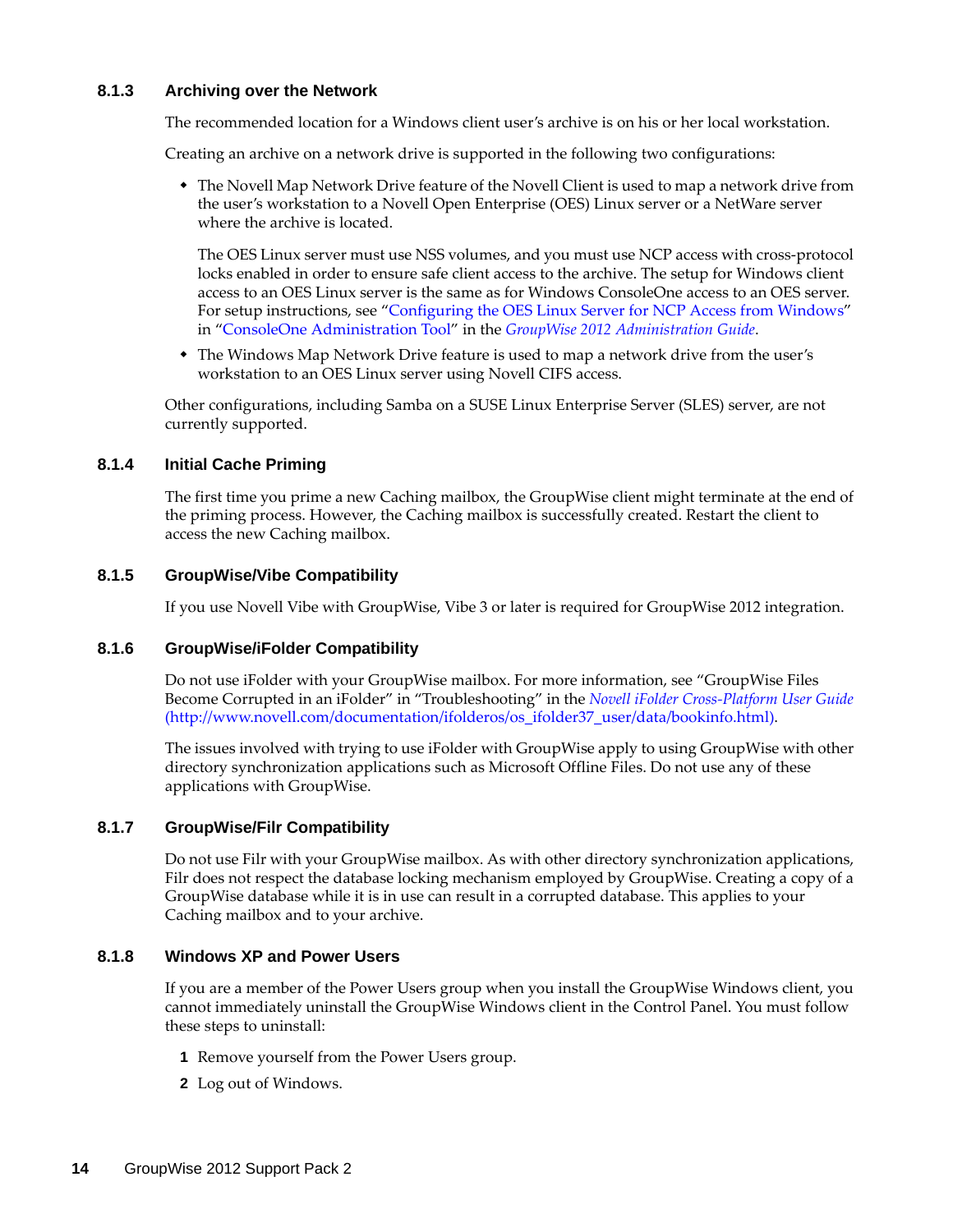- **3** Log back in to Windows.
- **4** Uninstall the GroupWise Windows client.

#### <span id="page-14-1"></span>**8.1.9 Address Books Do Not Display in GroupWise When Installing GroupWise after Outlook 2003**

If you install Outlook, then install GroupWise, then uninstall Outlook, you must reinstall GroupWise in order to restore MAPI, which is uninstalled along with Outlook. To avoid this problem, uninstall Outlook before you install GroupWise.

#### <span id="page-14-2"></span>**8.1.10 Word 2010 Not Supported as the GroupWise Text Editor**

The GroupWise Windows client allows you to use Microsoft Word or OpenOffice.org as the text editor for composing messages. Microsoft Word 2010 is not currently supported, although earlier versions of Word are fully supported. Microsoft Word 2010 will be supported in a future GroupWise release.

#### <span id="page-14-3"></span>**8.1.11 JAWS Script Available**

Users of the JAWS screen reader can install the JAWS script available for GroupWise. Follow the instructions in the  $\clap{\text{client}}jaws\gtrap{\text{gw}}jaws\ readme.txt$  file to install the JAWS script and other files on your workstation.

If you encounter Section 508 accessibility issues in the GroupWise 2012 Windows client, continue to use the GroupWise 8 Windows client. Section 508 accessibility issues will be addressed in a future GroupWise release.

### <span id="page-14-0"></span>**8.2 Mac/Linux Client Issues**

- [Section 8.2.1, "GroupWise 8 Mac/Linux Client with GroupWise 2012," on page 15](#page-14-4)
- \* [Section 8.2.2, "Indexing Limitation of the Mac Client in Caching Mode," on page 15](#page-14-5)
- [Section 8.2.3, "Sound Device Issue," on page 16](#page-15-0)
- [Section 8.2.4, "Linux Client Package Dependencies," on page 16](#page-15-1)
- [Section 8.2.5, "Problem Displaying Flash Content in Web Panels," on page 16](#page-15-2)
- [Section 8.2.6, "KDE Integration with the Linux Client," on page 16](#page-15-3)
- [Section 8.2.7, "Running as root in Caching Mode," on page 16](#page-15-4)
- [Section 8.2.8, "Archiving Over the Network," on page 16](#page-15-5)
- [Section 8.2.9, "No Progress Bar Displayed When a Database Is Rebuilt," on page 16](#page-15-6)

#### <span id="page-14-4"></span>**8.2.1 GroupWise 8 Mac/Linux Client with GroupWise 2012**

GroupWise 2012 does not include the Mac/Linux Client. The GroupWise 8 Mac/Linux client is compatible with GroupWise 2012. The GroupWise 8 SP2 HP 4 Mac client includes bug fixes for improved performance with GroupWise 2012.

#### <span id="page-14-5"></span>**8.2.2 Indexing Limitation of the Mac Client in Caching Mode**

The new indexable file types of PDF, OpenOffice.org, and Microsoft Office 2007 are not indexed by the Mac client in Caching mode. The module that provides this functionality is not currently available on Mac. If you change to Online mode, the POA handles this indexing, so you can find these documents in Online mode.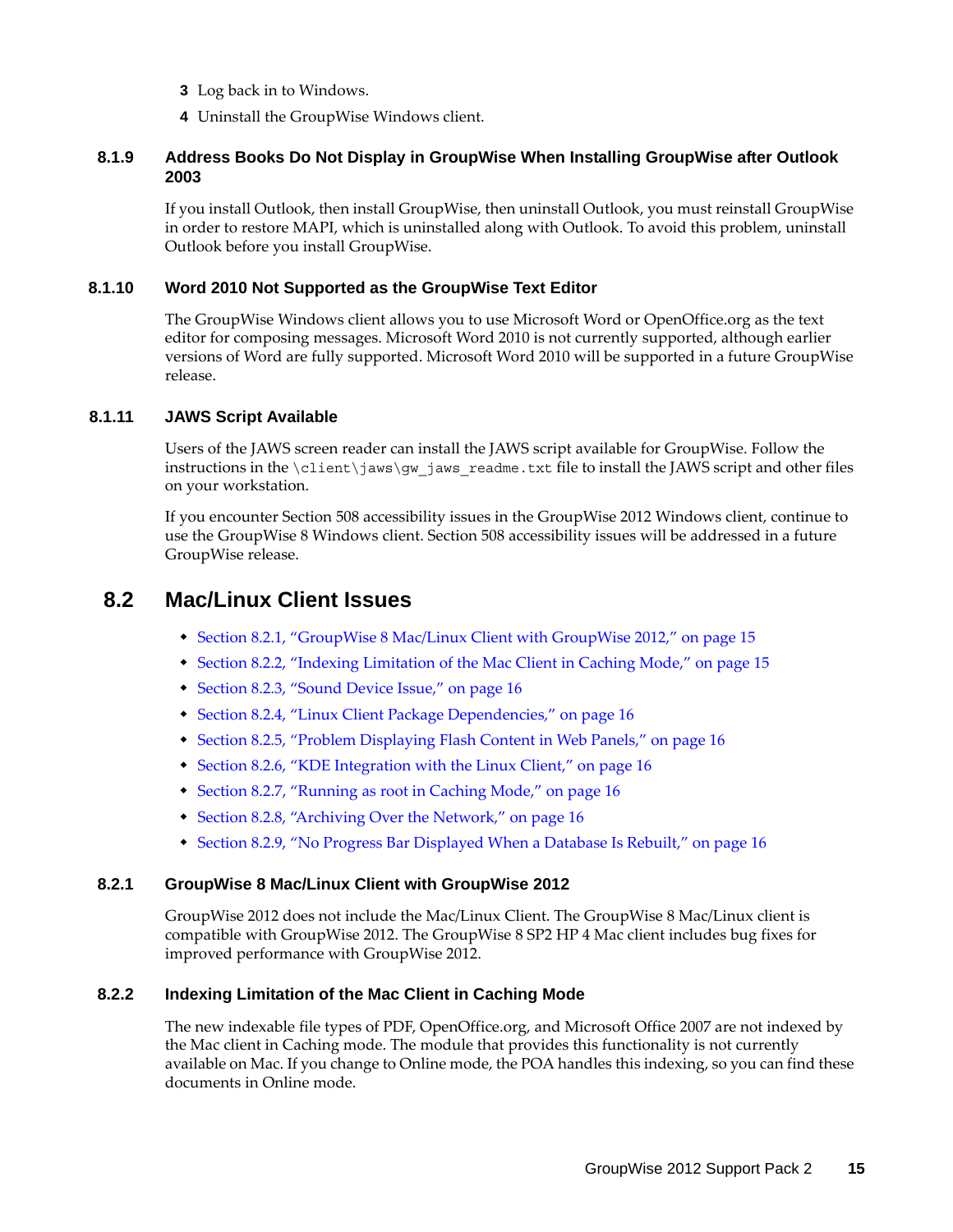#### <span id="page-15-0"></span>**8.2.3 Sound Device Issue**

The Mac/Linux client currently requires exclusive access to the sound device in your workstation. As a result, if Notify is turned on and configured to play a sound for notifications or alarms, other programs cannot use the sound device as long as Notify is running. Novell is awaiting a Sun Java fix in order to resolve this problem.

#### <span id="page-15-1"></span>**8.2.4 Linux Client Package Dependencies**

Depending on the Linux version on your workstation, you might need to install the following packages to resolve dependencies for the GroupWise Linux client:

- Open Motif 2.2 or later
- The GIMP Toolkit (GTK) 2 or later
- libstdc++33 or later

Typically, these packages are part of your base Linux operating system.

#### <span id="page-15-2"></span>**8.2.5 Problem Displaying Flash Content in Web Panels**

In the GroupWise Linux client, if you display a Web page that includes Flash content, and if you have Adobe Flash Player 9 installed in your Web browser, the GroupWise Linux client might crash. Install the latest Service Pack for SUSE Linux Enterprise Desktop to resolve the problem. This Service Pack includes an updated version of Flash Player 9, where the problem no longer occurs.

#### <span id="page-15-3"></span>**8.2.6 KDE Integration with the Linux Client**

By default, KDE applications like Konqueror do not launch the Linux GroupWise client when a mailto link is selected. To configure KDE applications to work with the GroupWise Linux client, see TID 7001213, "Configuring KDE Applications to Launch GroupWise" in the [Novell Support](http://www.novell.com/support)  [Knowledgebase](http://www.novell.com/support) (http://www.novell.com/support).

#### <span id="page-15-4"></span>**8.2.7 Running as root in Caching Mode**

If you run the Linux client in Caching mode as root, you might encounter synchronization problems with your master mailbox when you next run as a regular user. If pending requests from the root session remain when you log in as a regular user, regular user requests are backed up behind the root requests, which cannot be processed while you are logged in as a regular user.

To resolve any problems, run the client as root again so that all messages are synchronized, then run as a regular user thereafter to prevent further problems.

#### <span id="page-15-5"></span>**8.2.8 Archiving Over the Network**

The required location for a Mac/Linux client user's archive is on his or her local workstation. Creating an archive on a network drive is not currently supported.

#### <span id="page-15-6"></span>**8.2.9 No Progress Bar Displayed When a Database Is Rebuilt**

When you are prompted to rebuild your mailbox, there is no progress indicator displayed during the rebuild process.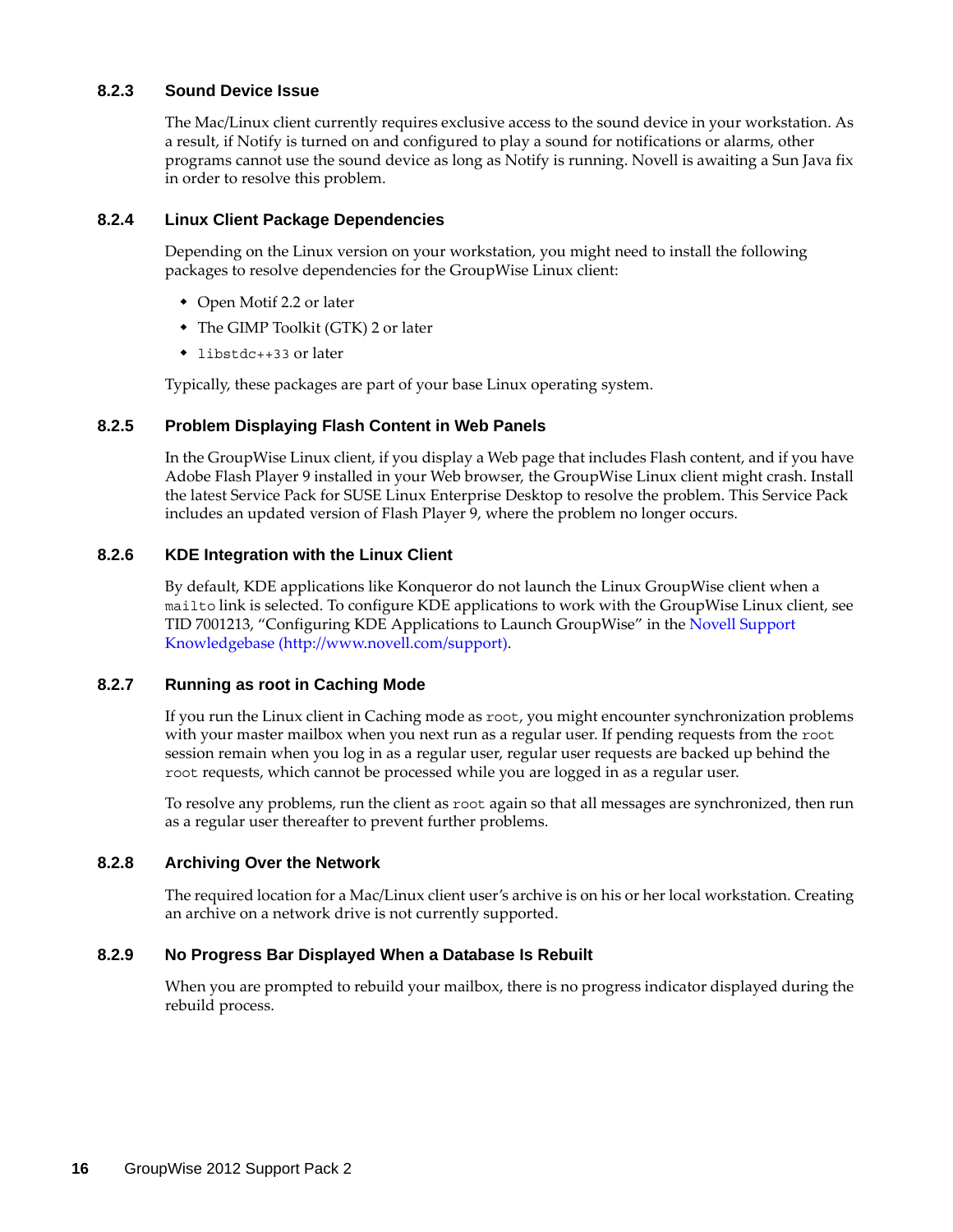# **9 WebAccess Issues**

- [Section 9.1, "General WebAccess Issues," on page 17](#page-16-0)
- [Section 9.2, "Linux WebAccess Issues," on page 20](#page-19-0)
- [Section 9.3, "Windows WebAccess Issues," on page 20](#page-19-1)

## <span id="page-16-0"></span>**9.1 General WebAccess Issues**

- [Section 9.1.1, "WebAccess Time Zone," on page 17](#page-16-1)
- [Section 9.1.2, "Gray Page instead of WebAccess Login Window," on page 17](#page-16-2)
- [Section 9.1.3, "Shared Folder Notification Issue," on page 18](#page-17-0)
- [Section 9.1.4, "Proxy Calendar Availability," on page 18](#page-17-1)
- [Section 9.1.5, "WebAccess Mobile and Tablet Issues," on page 18](#page-17-2)
- [Section 9.1.6, "WebPublisher Availability," on page 19](#page-18-0)
- [Section 9.1.7, "WebAccess Monitoring," on page 19](#page-18-1)
- [Section 9.1.8, "Preventing Web Server Directory Browsing," on page 20](#page-19-2)

#### <span id="page-16-1"></span>**9.1.1 WebAccess Time Zone**

In GroupWise 8 WebAccess, you needed to manually set the WebAccess time zone if you wanted WebAccess to use a time zone that was different from the time zone of your post office. In GroupWise 2012, the WebAccess time zone automatically matches the time zone of your workstation. To change the WebAccess time zone, change your workstation time zone.

#### <span id="page-16-2"></span>**9.1.2 Gray Page instead of WebAccess Login Window**

Occasionally, after you update the WebAccess software, the WebAccess URL displays a gray page instead of the WebAccess Login window. The problem occurs when you install multiple GroupWise Web applications in quick succession. It is possible for one Web application installation to be incomplete when the next one starts, which results in an unusable installation.

To prevent the problem, display each Web application in your Web browser before you install the next application:

http://*web\_server\_address*/gw/webacc http://*web\_server\_address*/gwcal/admin http://*web\_server\_address*/gwmon/gwmonitor

To resolve the problem after it has occurred:

**1** Stop Tomcat.

| OES 2 and SLES 10 retomeat5 stop |                                                                          |
|----------------------------------|--------------------------------------------------------------------------|
| OES11 and SLES11 rctomcat6 stop  |                                                                          |
| Windows                          | 1. At the Windows server, click Start > Administrative Tools > Services. |
|                                  | 2. Right-click Tomcat 6, then click Stop.                                |

**2** Remove the gw directory from the Tomcat installation.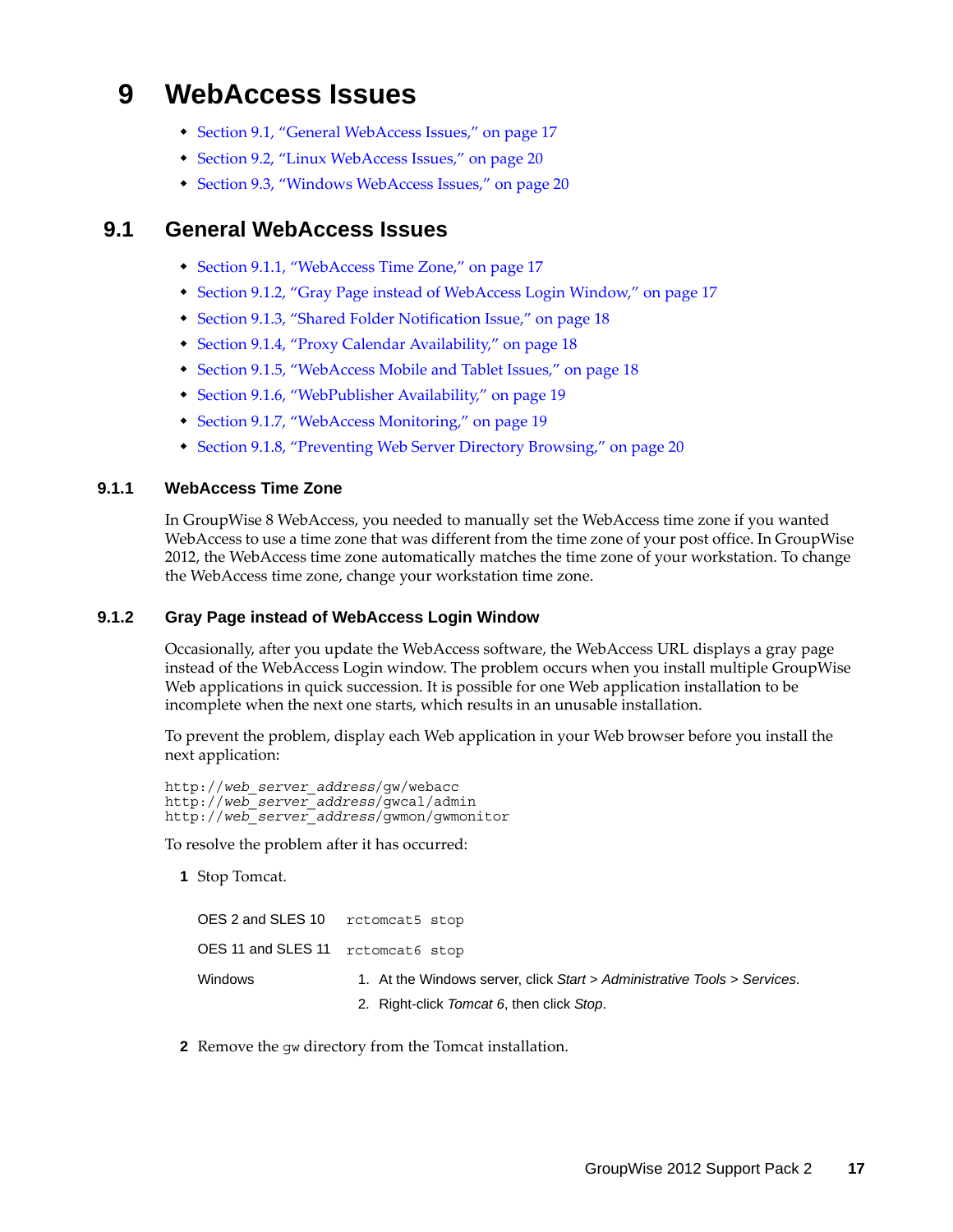| Tomcat on OES 2:   | /var/opt/novell/tomcat5/webapps/qw |
|--------------------|------------------------------------|
| Tomcat on SLES 10: | /srv/www/tomcat5/base/webapps/qw   |
| Tomcat on OES 11:  | /var/opt/novell/tomcat6/webapps/qw |
| Tomcat on SLES 11: | /usr/share/tomcat6/webapps/qw      |
| Tomcat on Windows  | $c:\Novell\tomcat6\webapps\qw$     |

**3** Restart Tomcat.

| OES 2 and SLES 10                  | rctomcat5 start                                                          |
|------------------------------------|--------------------------------------------------------------------------|
| OES 11 and SLES 11 retomeat6 start |                                                                          |
| <b>Windows</b>                     | 1. At the Windows server, click Start > Administrative Tools > Services. |
|                                    | 2. Right-click Tomcat 6, then click Start.                               |

This re-creates the gw directory structure, which ensures that all files are correctly extracted from the gw.war file.

#### <span id="page-17-0"></span>**9.1.3 Shared Folder Notification Issue**

Starting with GroupWise 2012, you can share folder trees. In the GroupWise Windows client, the shared folder notification for the folder tree arrives as a single notification. In WebAccess, you receive a shared folder notification for each folder in the shared folder tree. In a large folder tree, this could result in a large number of shared folder notifications.

Multiple shared folder notifications for folder trees shared in GroupWise 2012 occur in GroupWise 8 in both the Windows client and in WebAccess.

#### <span id="page-17-1"></span>**9.1.4 Proxy Calendar Availability**

In the GroupWise Windows client, you can right-click a Calendar folder, then click *New Proxy Calendar* to display the Calendar of a proxy user as a sub-calendar in your own Calendar.

In WebAccess, you cannot create a Proxy Calendar, and Proxy Calendars created in the Windows client do not display in WebAccess. In WebAccess, you must proxy to the other user's mailbox in order to view that user's Calendar.

#### <span id="page-17-2"></span>**9.1.5 WebAccess Mobile and Tablet Issues**

- [Section 9.1.5.1, "WebAccess Mobile on Android Tablets," on page 19](#page-18-2)
- [Section 9.1.5.2, "Attachments on a Samsung Galaxy Tablet," on page 19](#page-18-3)
- [Section 9.1.5.3, "PDF Display on an ASUS Tablet," on page 19](#page-18-4)
- [Section 9.1.5.4, "Browser Display on an ASUS Tablet," on page 19](#page-18-5)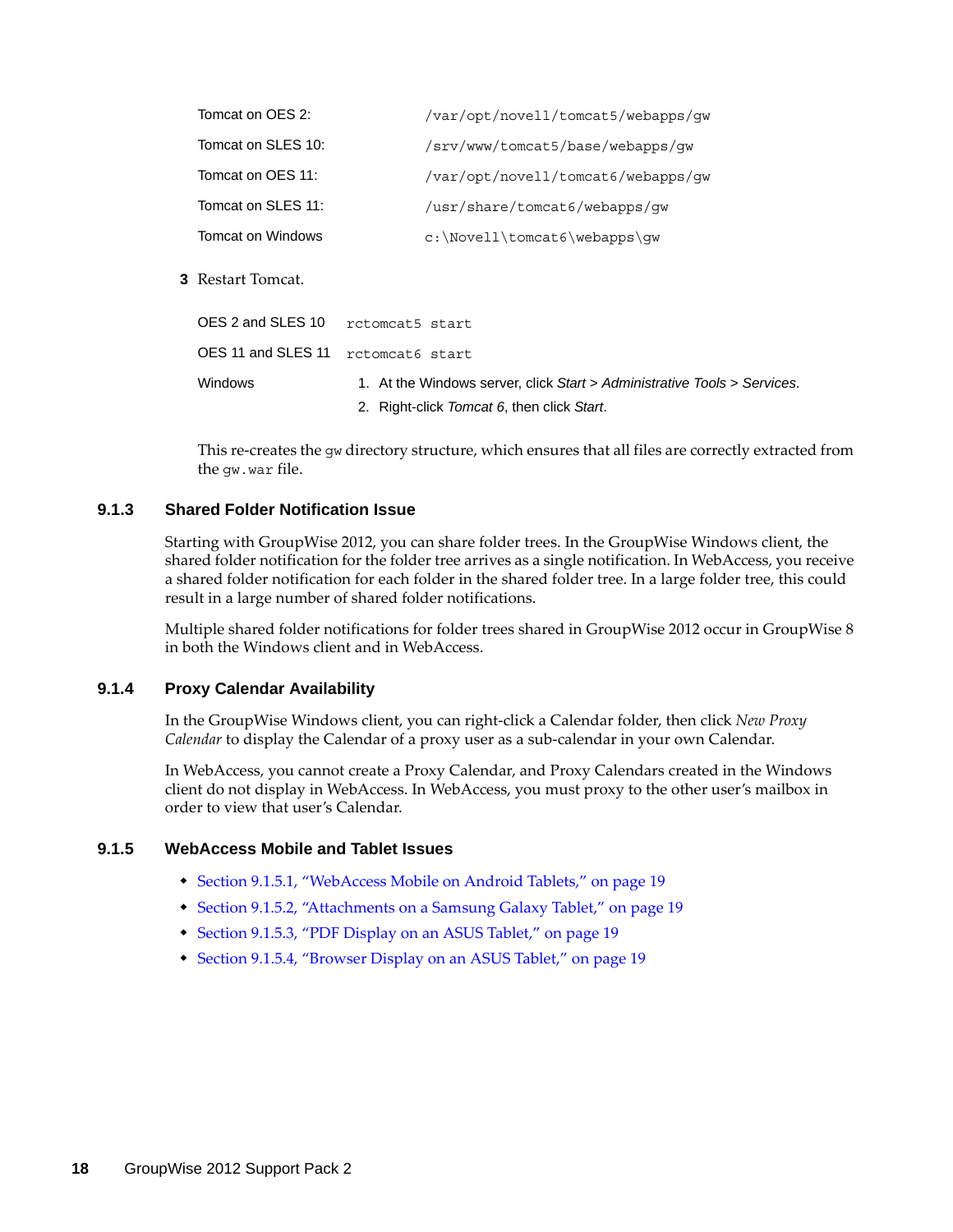#### <span id="page-18-2"></span>9.1.5.1 WebAccess Mobile on Android Tablets

Android tablets that run Android 3.2 or later are supported for use with WebAccess Mobile.

Many Android tablets that run Android 4.0 work well with WebAccess Mobile. However, some Android 4.0 tablets have device/OS-specific issues that might cause display, usability, or functionality challenges. Many of these issues have easy workarounds. However, some Android 4.0 tablets simply do not function as expected with WebAccess Mobile. Keeping device firmware updates current can help mitigate some of these challenges while Novell works to fully support Android 4.0.

#### <span id="page-18-3"></span>9.1.5.2 Attachments on a Samsung Galaxy Tablet

On a Samsung Galaxy tablet, the Quickoffice HD location for attaching documents and text files might not be available, depending on the specific model of the Galaxy tablet. You can attach files in WebAccess Mobile only from locations that are available on your particular tablet.

#### <span id="page-18-4"></span>9.1.5.3 PDF Display on an ASUS Tablet

PDF files cannot be displayed on ASUS Transformer TF101 and TF102 tablets. These tablets do not currently have a plug-in for displaying PDF files. As a result, the PDF file is downloaded to the tablet rather than being immediately displayed. To display a PDF file after it has been downloaded, use a native application like MyLibrary or Polaris Office to view it.

#### <span id="page-18-5"></span>9.1.5.4 Browser Display on an ASUS Tablet

ASUS tablets have browser display issues in WebAccess Mobile, including:

- Pages occasionally do not load.
- Pages might be very slow to load.
- The browser quits. When it is relaunched, the browser does not display the pages and tabs that were originally displayed when it quit.
- Typing text in the browser is very slow.

#### As a workaround:

**1** Enter the following text in the address bar:

about:debug

- **2** In the browser menu, click *Settings > Debug*.
- **3** Deselect *Enable OpenGL Rendering*.
- **4** Repeat this procedure each time you restart the tablet.

#### <span id="page-18-0"></span>**9.1.6 WebPublisher Availability**

WebPublisher is not part of GroupWise 2012. To continue using WebPublisher, you must maintain a GroupWise 8 domain with GroupWise 8 WebAccess to support your WebPublisher needs until comparable functionality becomes available in the future.

#### <span id="page-18-1"></span>**9.1.7 WebAccess Monitoring**

Starting in GroupWise 2012, the WebAccess Application communicates directly with the POA, and the WebAccess Agent is no longer needed. As a result, WebAccess cannot be monitored by GroupWise Monitor, because Monitor communicates with agents, not with Web applications.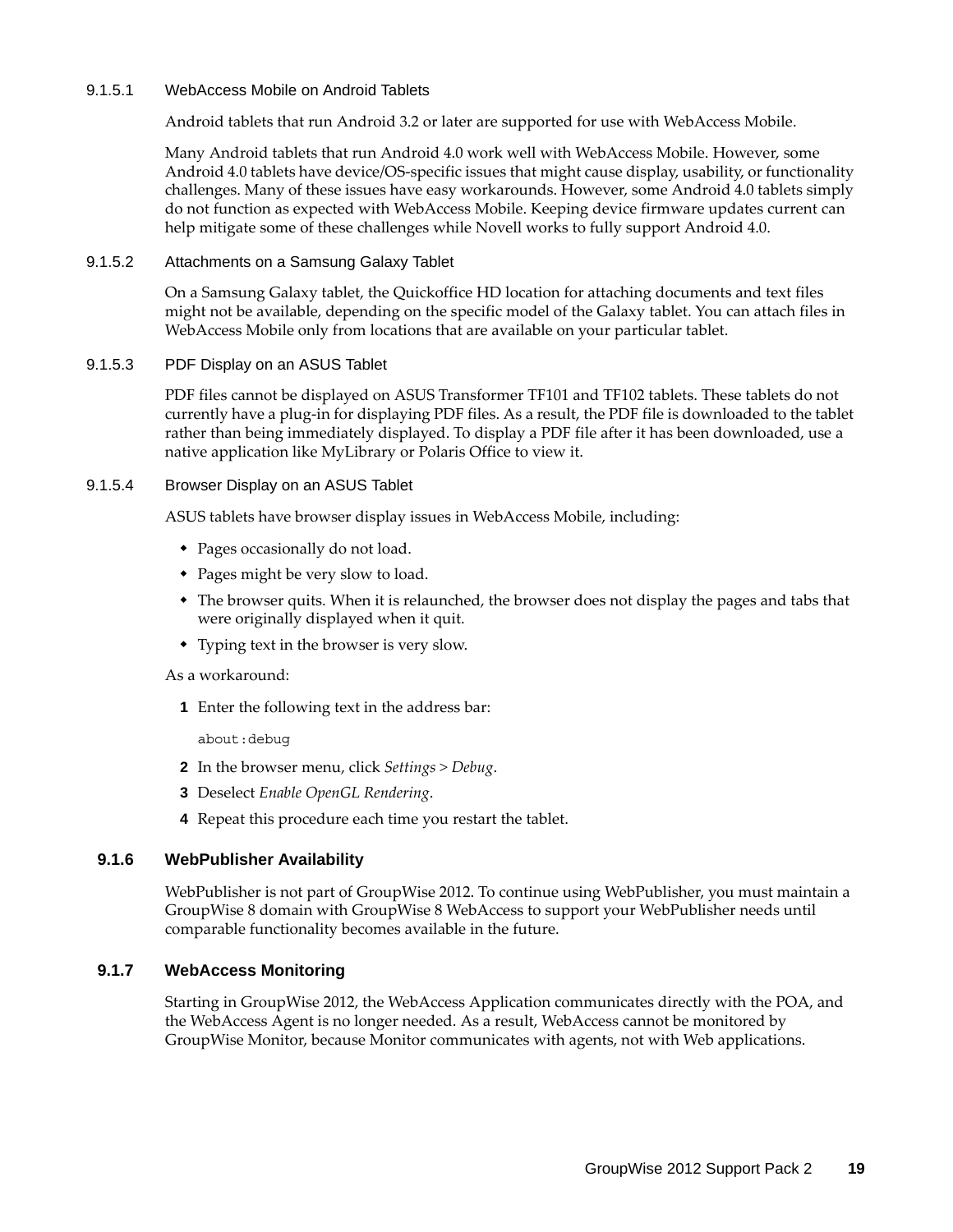#### <span id="page-19-2"></span>**9.1.8 Preventing Web Server Directory Browsing**

If your Web server is configured to allow directory browsing, a user can access the /com directory of your Web server and browse downward from there. There is no confidential information located in any of the directories that are accessible in this manner.

However, if you want to prevent access, you can change the configuration of your Web server. For example, if you are using Apache, you can modify the httpd.conf file to remove the access that is provided by default. Locate the section that provides directory options for the htdocs directory. Either remove the Indexes option from the Options directive or place a minus (-) in front of it. Restart Apache to put the change into effect.

## <span id="page-19-0"></span>**9.2 Linux WebAccess Issues**

[Section 9.2.1, "WebAccess Update Issue," on page 20](#page-19-3)

#### <span id="page-19-3"></span>**9.2.1 WebAccess Update Issue**

If you update an existing WebAccess installation to GroupWise 2012, you must use both the *Install* and *Configure* options in the GroupWise Installation program in order for the GroupWise 2012 version of the WebAccess Application to be installed and configured correctly. If you do not run the *Configure* option, you continue to run the old WebAccess Application, not the GroupWise 2012 version.

### <span id="page-19-1"></span>**9.3 Windows WebAccess Issues**

- [Section 9.3.1, "Installation on 64-bit Windows Server 2008," on page 20](#page-19-4)
- [Section 9.3.2, "Novell iManager Compatibility on Windows," on page 20](#page-19-5)
- [Section 9.3.3, "Internet Explorer and Google Chrome Frame," on page 21](#page-20-0)

#### <span id="page-19-4"></span>**9.3.1 Installation on 64-bit Windows Server 2008**

On Windows, WebAccess requires ISAPI support. ISAPI support is no longer installed by default when you install Windows Server 2008 and Internet Information Services (IIS). Ideally, you should select ISAPI support during the installation of IIS. However, if you are installing WebAccess on Windows Server 2008 and ISAPI support is not yet installed, you can add it after the fact.

- **1** In Windows Server Manager, expand *Roles*, then right-click *Web Server (IIS)*.
- **2** In the *Role Services* section, click *Add Role Services*.
- **3** Select *Application Development*, select *ISAPI Extensions* and *ISAPI Filters*, then click *Install*.
- **4** (Conditional) If you installed the GroupWise WebAccess Application before you installed ISAPI support, reinstall the GroupWise WebAccess Application.

The WebAccess Installation program restarts Tomcat and IIS to put the ISAPI changes into effect.

#### <span id="page-19-5"></span>**9.3.2 Novell iManager Compatibility on Windows**

Do not install WebAccess and Novell iManager on the same Windows 2003/2008 server. Because WebAccess installs and configures its own Tomcat and Jakarta connector, it must be installed on a server where Tomcat is not already in use by another program. If they are installed on the same server, either WebAccess or iManager does not work.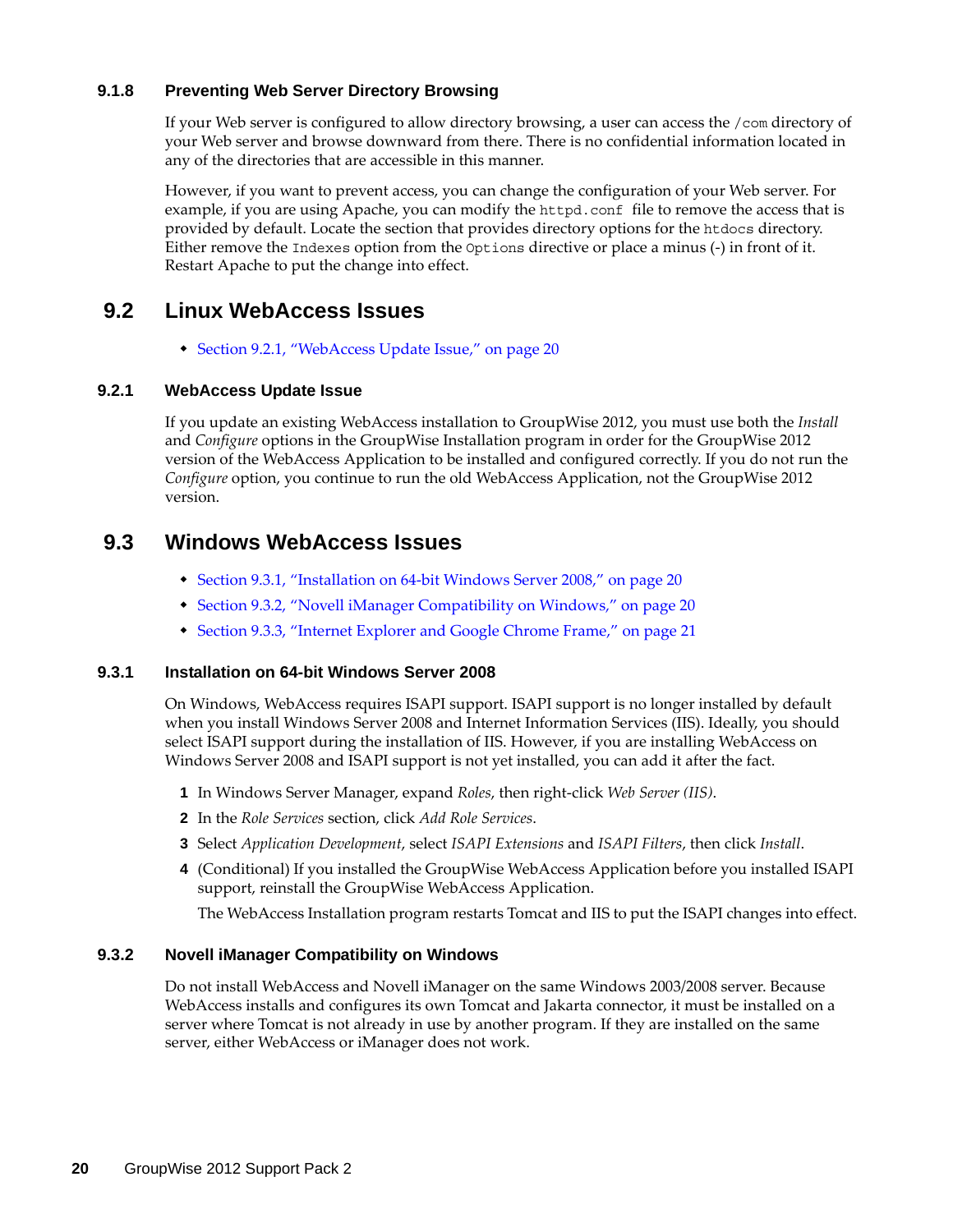#### <span id="page-20-0"></span>**9.3.3 Internet Explorer and Google Chrome Frame**

In Internet Explorer 6 and 7, WebAccess relies on Google Chrome Frame in order to provide a variety of advanced features. If a user's workstation does not have Google Chrome Frame, the user is prompted to download and install it from the Internet. If your WebAccess users do not have access to the Internet, you can make Google Chrome Frame available locally.

**1** Download the Google Chrome Frame installer from the following Web site:

http://www.google.com/chromeframe

The Google Chrome Frame installer is named GoogleChromeframeStandaloneEnterprise.msi.

- **2** Place the .msi file under the document root directory on your Web server.
- <span id="page-20-1"></span>**3** Test the location by viewing the URL for the file in your Web browser.
- **4** Specify the URL for the Google Chrome Frame installer in the WebAccess configuration file:
	- **4a** Edit the webacc.cfg file in an ASCII text editor.
	- **4b** Add the following line at the bottom of the file:

GoogleChromeFrame.url=*installer\_location*

- **4c** Replace *installer\_location* with the URL that you tested in [Step 3](#page-20-1).
- **4d** Save the file and exit the text editor.
- **5** Restart Tomcat.

# **10 Internet Agent Issues**

- [Section 10.1, "General Internet Agent Issues," on page 21](#page-20-2)
- [Section 10.2, "Linux Internet Agent Issues," on page 22](#page-21-0)
- [Section 10.3, "Windows Internet Agent Issues," on page 22](#page-21-1)

### <span id="page-20-2"></span>**10.1 General Internet Agent Issues**

• [Section 10.1.1, "Functionality of the --msstu Switch," on page 21](#page-20-3)

#### <span id="page-20-3"></span>**10.1.1 Functionality of the --msstu Switch**

The --msstu switch replaces spaces with underscores (\_) in the email address of the sender, but not in the addresses of recipients. This is working as designed.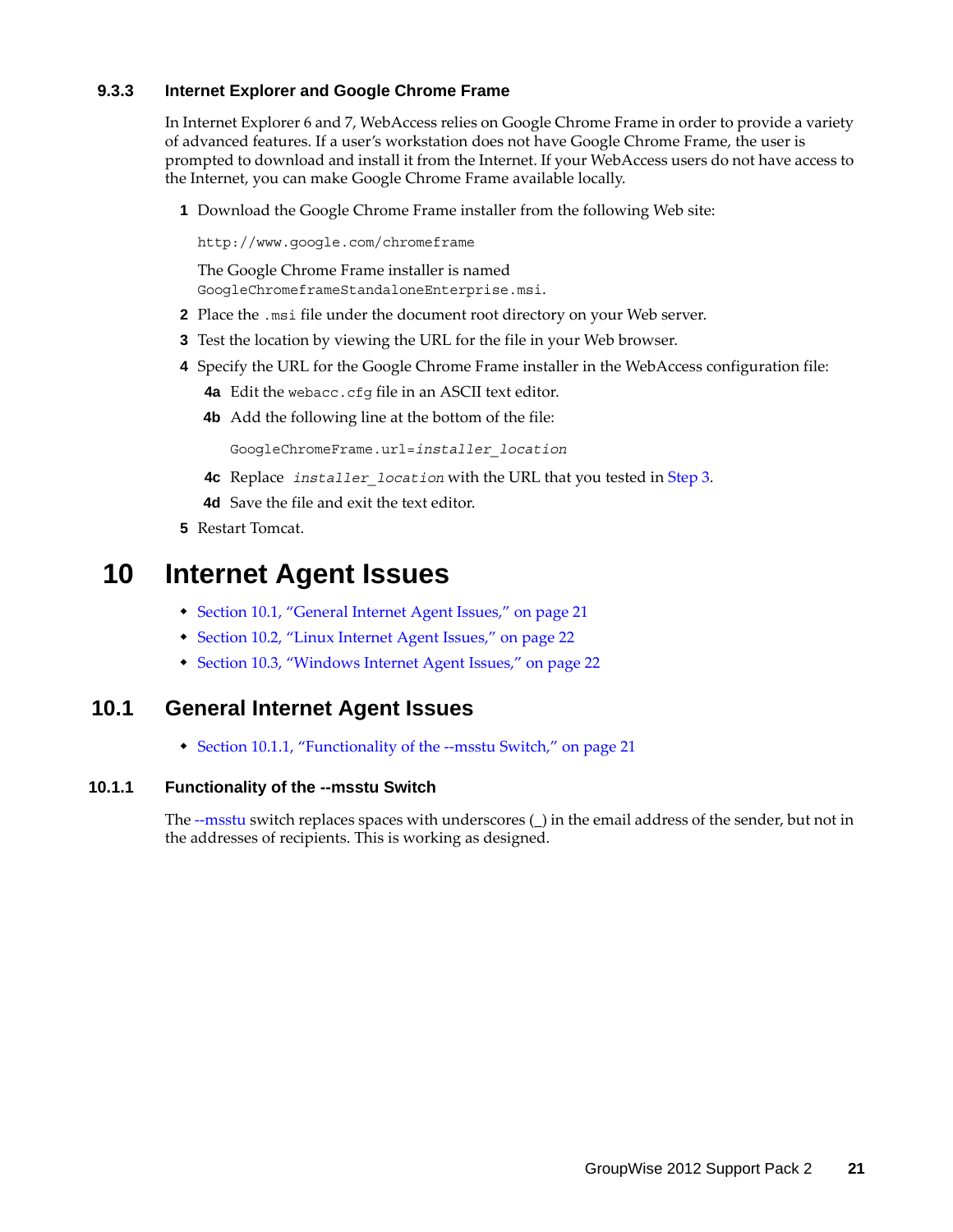# <span id="page-21-0"></span>**10.2 Linux Internet Agent Issues**

[Section 10.2.1, "Internet Agent Installation Security," on page 22](#page-21-2)

#### <span id="page-21-2"></span>**10.2.1 Internet Agent Installation Security**

During installation, the Linux Internet Agent Installation program requires access to eDirectory by way of LDAP authentication. The LDAP Group object includes an option named *Require TLS for Simple Binds with Password*, which is enabled by default. With this option enabled, you must provide the LDAP server's trusted root certificate, which must be exported from the LDAP server, in order for LDAP authentication to take place (typically on port 636) during installation of the Internet Agent.

Unless you already have SSL set up, an easier alternative is to disable *Require TLS for Simple Binds with Passwords in ConsoleOne*, which allows LDAP authentication to take place using clear text (typically on port 389), during installation of the Internet Agent. After disabling the option, restart eDirectory, install the Internet Agent, then re-enable *Require TLS for Simple Binds with Password* and restart eDirectory again.

# <span id="page-21-1"></span>**10.3 Windows Internet Agent Issues**

None.

# **11 Calendar Publishing Host Issues**

- [Section 11.1, "General Calendar Publishing Host Issues," on page 22](#page-21-3)
- [Section 11.2, "Linux Calendar Publishing Host Issues," on page 23](#page-22-0)
- [Section 11.3, "Windows Calendar Publishing Host Issues," on page 23](#page-22-1)

## <span id="page-21-3"></span>**11.1 General Calendar Publishing Host Issues**

- [Section 11.1.1, "Calendar Publishing Host Name Required During Installation," on page 22](#page-21-4)
- [Section 11.1.2, "Attachments Not Published," on page 22](#page-21-5)

#### <span id="page-21-4"></span>**11.1.1 Calendar Publishing Host Name Required During Installation**

The Calendar Publishing Host Installation program prompts for the name of the Calendar Publishing Host. If you are updating an existing Calendar Publishing Host installation, the Calendar Publishing Host name must match the name provided in ConsoleOne under *Tools > GroupWise System Operations > Web Calendar Publishing Hosts*. The name must be specified identically in both places, including spacing and capitalization. If the names do not match, the Calendar Publishing Host cannot function.

#### <span id="page-21-5"></span>**11.1.2 Attachments Not Published**

If calendar items include attachments, the attachments are not published to the Web, but the calendar items themselves are still successfully published.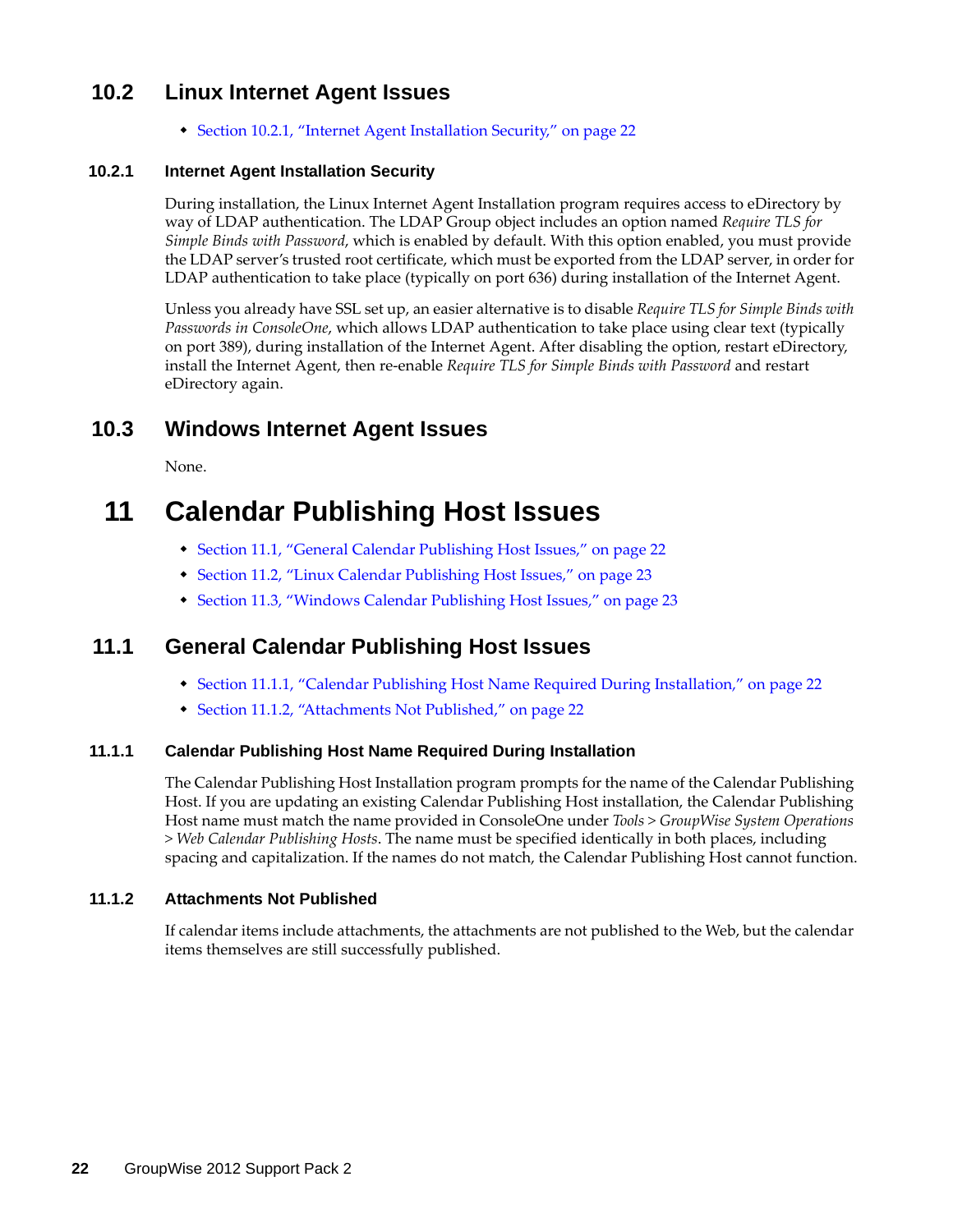# <span id="page-22-0"></span>**11.2 Linux Calendar Publishing Host Issues**

[Section 11.2.1, "Linux Calendar Publishing Host Issues Shared with WebAccess," on page 23](#page-22-2)

#### <span id="page-22-2"></span>**11.2.1 Linux Calendar Publishing Host Issues Shared with WebAccess**

The Calendar Publishing Host and WebAccess share a substantial amount of functionality. The following WebAccess issue also pertains to the Calendar Publishing Host:

[Section 9.2.1, "WebAccess Update Issue," on page 20](#page-19-3)

## <span id="page-22-1"></span>**11.3 Windows Calendar Publishing Host Issues**

None.

# **12 Monitor Issues**

- [Section 12.1, "General Monitor Issues," on page 23](#page-22-3)
- [Section 12.2, "Windows Monitor Issues," on page 23](#page-22-4)
- [Section 12.3, "Linux Monitor Issues," on page 23](#page-22-5)

### <span id="page-22-3"></span>**12.1 General Monitor Issues**

[Section 12.1.1, "Monitor Agent SSL Configuration," on page 23](#page-22-6)

#### <span id="page-22-6"></span>**12.1.1 Monitor Agent SSL Configuration**

If you want to enable SSL by using the Monitor Agent /httpssl and /httpcertfile switches, the certificate file must be in PEM format. This differs from the other GroupWise agents, which take a .b64 public certificate file and a .key private key file. The PEM format combines the certificate and key in a single file.

### <span id="page-22-4"></span>**12.2 Windows Monitor Issues**

None.

### <span id="page-22-5"></span>**12.3 Linux Monitor Issues**

- [Section 12.3.1, "Linux Monitor Issues Shared with WebAccess," on page 23](#page-22-7)
- [Section 12.3.2, "Restoring Monitor Settings after Reinstallation," on page 24](#page-23-0)

#### <span id="page-22-7"></span>**12.3.1 Linux Monitor Issues Shared with WebAccess**

Monitor and WebAccess share a substantial amount of functionality. The following WebAccess issue also pertains to Monitor:

[Section 9.2.1, "WebAccess Update Issue," on page 20](#page-19-3)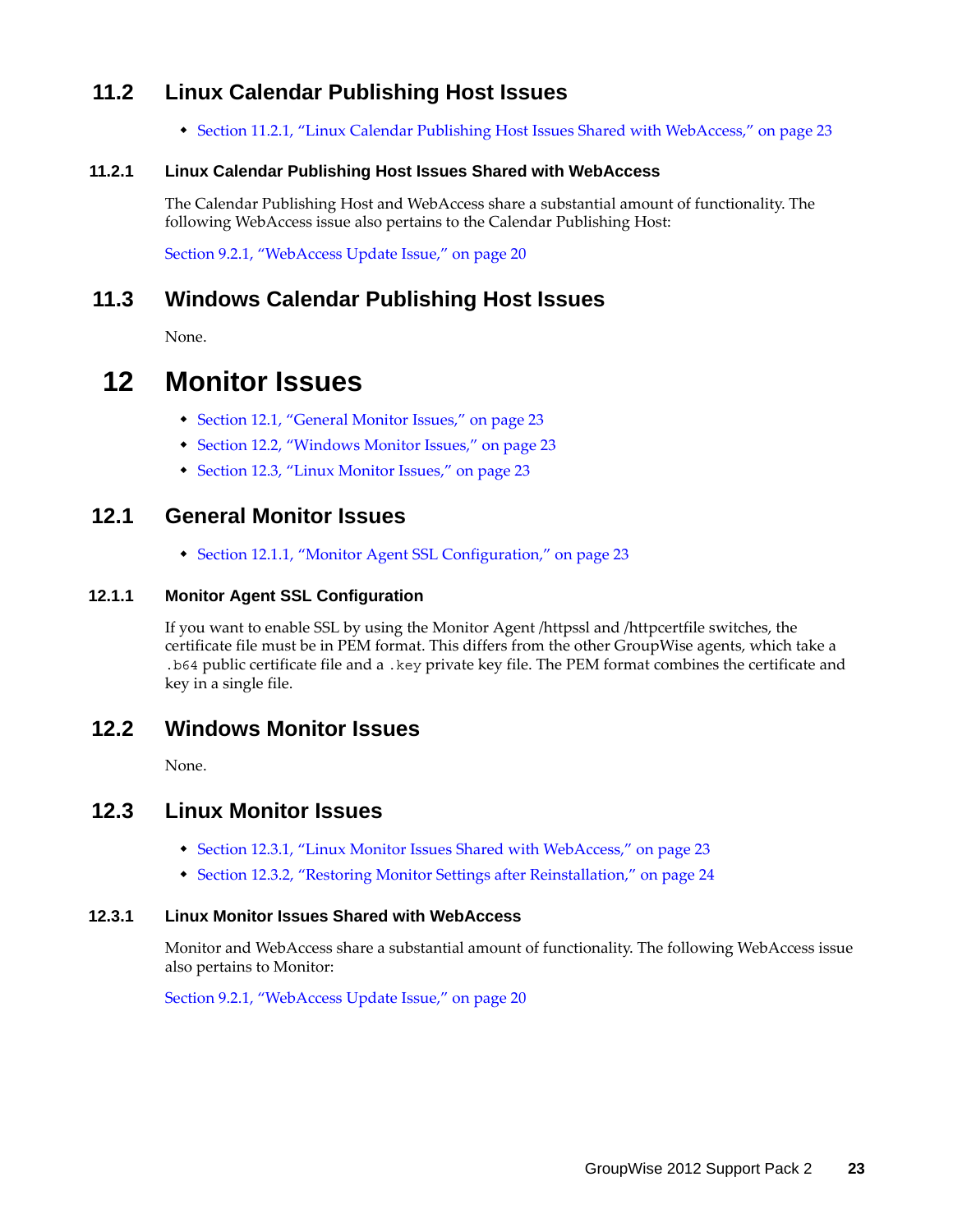#### <span id="page-23-0"></span>**12.3.2 Restoring Monitor Settings after Reinstallation**

Monitor settings are stored in the monitor. xml file in the Monitor installation directory. Agent groups are also stored in this file. If you reinstall the Monitor software, the monitor.xml file is backed up as monitor.001. To restore previous Monitor settings and agent groups, remove the newly installed monitor.xml file and rename monitor.001 to monitor.xml.

# **13 GroupWise/Exchange Coexistence Issues**

The GroupWise/Exchange coexistence solution is available starting in GroupWise 2012 SP2.

- [Section 13.1, "General GroupWise/Exchange Coexistence Issues," on page 24](#page-23-2)
- [Section 13.2, "Address Book Synchronization Issues," on page 24](#page-23-3)
- [Section 13.3, "GroupWise Free/Busy Service Issues," on page 26](#page-25-0)

### <span id="page-23-2"></span>**13.1 General GroupWise/Exchange Coexistence Issues**

[Section 13.1.1, "Pre-existing GroupWise/Exchange Synchronization," on page 24](#page-23-1)

#### <span id="page-23-1"></span>**13.1.1 Pre-existing GroupWise/Exchange Synchronization**

If you have been using the legacy GroupWise Gateway for Microsoft Exchange or another method for connecting your GroupWise and Exchange systems, you must consider how to handle information that has already been synchronized before you implement the coexistence solution provided in GroupWise 2012 SP2. For a list of considerations, see Appendix A, "Preexisting GroupWise/ Exchange Synchronization" in the *GroupWise/Exchange Coexistence Guide*.

## <span id="page-23-3"></span>**13.2 Address Book Synchronization Issues**

- [Section 13.2.1, "Address Book Synchronization Licensing," on page 24](#page-23-4)
- \* [Section 13.2.2, "Names for the GroupWise External Domain and Post Office Objects," on page 25](#page-24-3)
- [Section 13.2.3, "Shared Internet Domain Names," on page 25](#page-24-4)
- [Section 13.2.4, "Object Names with Spaces," on page 25](#page-24-0)
- [Section 13.2.5, "Checking Free/Busy information on GroupWise Users in a Distribution Group,"](#page-24-1)  [on page 25](#page-24-1)
- [Section 13.2.6, "Unsupported GroupWise Send Options," on page 25](#page-24-2)

#### <span id="page-23-4"></span>**13.2.1 Address Book Synchronization Licensing**

When you enable address book synchronization in ConsoleOne, you receive the following notification:

Exchange address book synchronization requires its own license. If you enable Exchange address book synchronization, your GroupWise system might be subject to additional licensing fees.

We invite you to contact your Novell representative, reseller, or partner to learn more about this feature or for pricing and licensing information.

Make sure that you understand the licensing fees that might apply before you implement address book synchronization.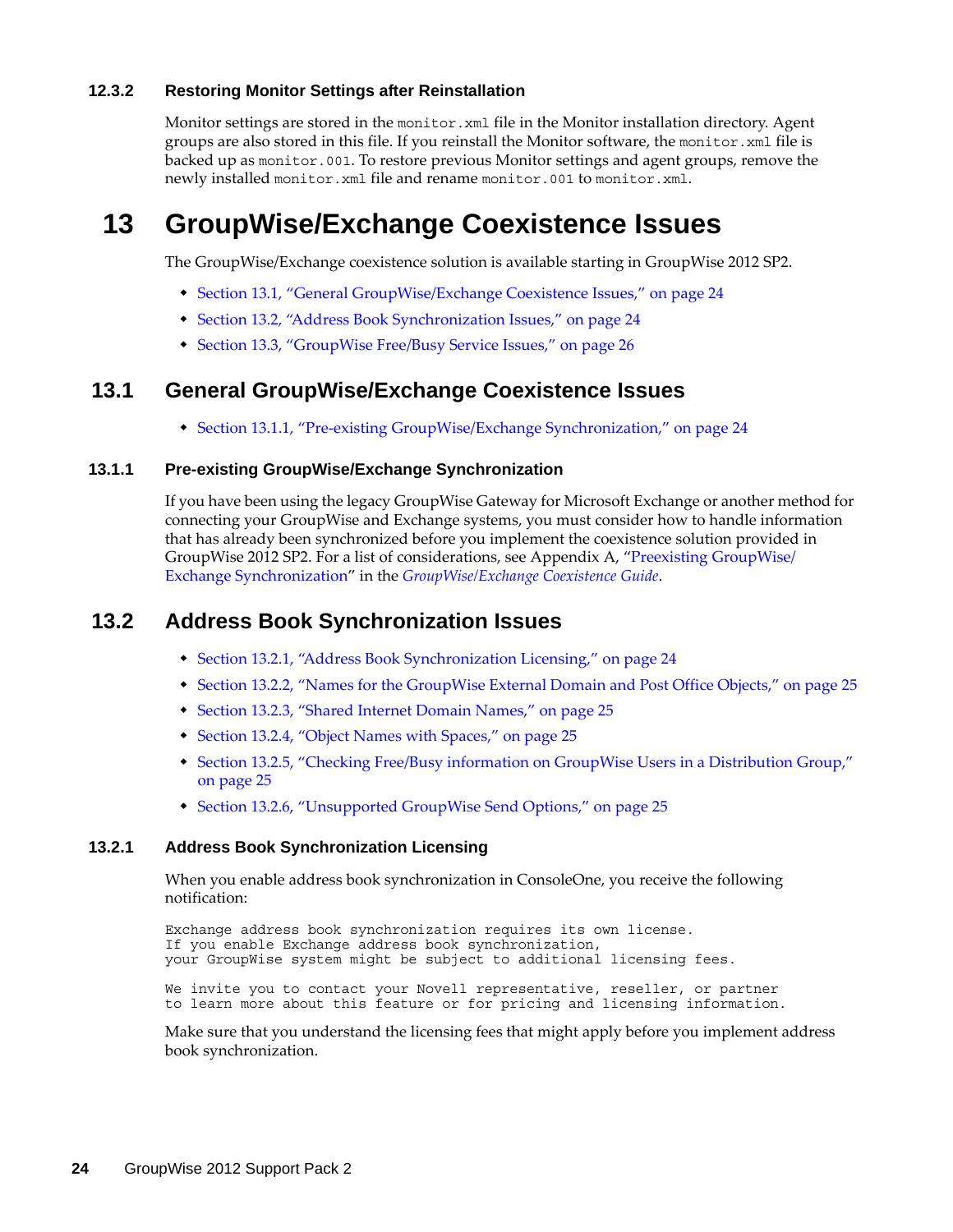#### <span id="page-24-3"></span>**13.2.2 Names for the GroupWise External Domain and Post Office Objects**

After address book synchronization, Exchange objects are organized under an External Domain object, which is located under the GroupWise System object in ConsoleOne. The original Active Directory context of each object is represented by an External Post Office object. The External Post Office object cannot have the same name as the External Domain object.

#### <span id="page-24-4"></span>**13.2.3 Shared Internet Domain Names**

If you want your GroupWise system and your Exchange system to have the same Internet domain name (for example, novell.com), some specialized configuration is required. For background information, see [Configure Exchange 2012 to Route Messages for a Shared Address Space](http://technet.microsoft.com/en-us/library/bb676395.aspx) (http:// technet.microsoft.com/en-us/library/bb676395.aspx).

- **1** Edit the Accepted Domain for the Organization Hub Transport Accepted domain.
- **2** Change it to an Internal Relay Domain.
- **3** Create a new Send Connector.
- **4** Configure it to relay by setting its SMTP Address Space to the GWIA IP address or DNS hostname.
- **5** Configure the MX record for the shared Internet domain name to point to the Exchange system, which then forwards non-local addresses to the GWIA in the GroupWise system.

#### <span id="page-24-0"></span>**13.2.4 Object Names with Spaces**

During the synchronization process, GroupWise and Exchange object names become part of email addresses. The space character is not valid in email addresses. As a result, objects with spaces in their names do not synchronize because their email addresses are invalid.

Exchange prevents the creation of invalid email addresses. For GroupWise, you must set up a preferred email ID for each object that would, by default, have an invalid email address. For more information, see "Object Naming Consideration" in "GroupWise/Exchange Address Book Synchronization" in the *GroupWise/Exchange Coexistence Guide*.

#### <span id="page-24-1"></span>**13.2.5 Checking Free/Busy information on GroupWise Users in a Distribution Group**

The current version of the GroupWise Free/Busy service does not provide free/busy information for groups.

If you use the Scheduling Assistant in Outlook, you see free/busy information from GroupWise users in a group only if you expand the group.

In Outlook WebAccess, you cannot expand the group. Therefore, you cannot see free/busy information for GroupWise users in the group, and you might get an error.

#### <span id="page-24-2"></span>**13.2.6 Unsupported GroupWise Send Options**

The following GroupWise send options were supported by the legacy GroupWise Exchange Gateway but are not supported in the GroupWise/Exchange coexistence solution:

- Classification (Normal, Proprietary, Confidential, Secret, Top Secret, For Your Eyes Only)
- Reply Requested (When Convenient, With *nn* Days)
- Delay Delivery
- Notify Recipients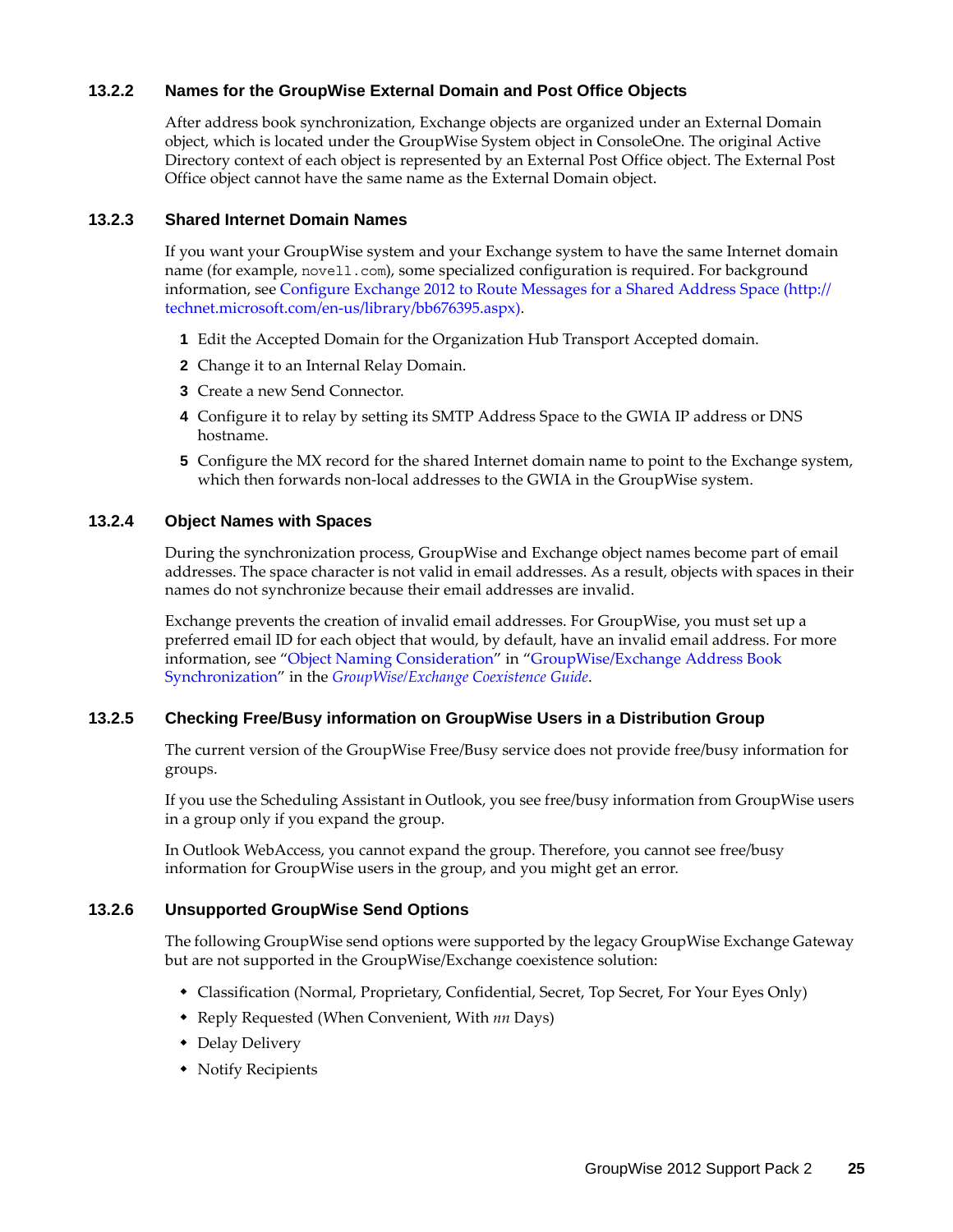If users select these send options in GroupWise, the options have no effect on messages sent to Exchange users.

## <span id="page-25-0"></span>**13.3 GroupWise Free/Busy Service Issues**

- [Section 13.3.1, "Passwords for the Free/Busy Service User Accounts," on page 26](#page-25-2)
- [Section 13.3.2, "GroupWise User Display in the Outlook Suggested Times Box," on page 26](#page-25-1)

#### <span id="page-25-2"></span>**13.3.1 Passwords for the Free/Busy Service User Accounts**

If the passwords for the Free/Busy service user accounts that access the GroupWise and Exchange systems change for any reason, the Free/Busy service can no longer obtain free/busy information. Ideally, set up these user accounts to be exempt from password expiration rules. If these account passwords need to change for any reason, run the Free/Busy Configurator to provide the current passwords to the Free/Busy service.

#### <span id="page-25-1"></span>**13.3.2 GroupWise User Display in the Outlook Suggested Times Box**

In the Outlook Scheduling Assistant, GroupWise users' schedules are correctly listed as you add attendees to the appointment. However, the Suggested Times box cannot determine the availability of GroupWise users.

# **14 International Issues**

- [Section 14.1, "General International Issues," on page 26](#page-25-3)
- [Section 14.2, "Linux International Issues," on page 28](#page-27-0)
- [Section 14.3, "Windows International Issues," on page 29](#page-28-0)

## <span id="page-25-3"></span>**14.1 General International Issues**

- [Section 14.1.1, "SMS Texting and European Phone Numbers," on page 26](#page-25-4)
- [Section 14.1.2, "Double-Byte Character Restrictions," on page 27](#page-26-0)
- [Section 14.1.3, "Linux Agent Server Consoles," on page 27](#page-26-1)
- [Section 14.1.4, "Published Calendars with Extended Characters in File Names," on page 27](#page-26-2)
- [Section 14.1.5, "Double-Byte Characters in WebAccess Mobile," on page 27](#page-26-3)
- [Section 14.1.6, "Arabic Display of Help in Internet Explorer 9," on page 28](#page-27-1)
- [Section 14.1.7, "Hebrew Not Available," on page 28](#page-27-2)

#### <span id="page-25-4"></span>**14.1.1 SMS Texting and European Phone Numbers**

GroupWise cannot correctly identify a country code in a phone number when there is no delimiter between the country code and the rest of the phone number. For example, if +49 is the country code, and if you enter a contact phone number as +491234567890, an SMS text message to that contact is undeliverable. If you put a space or a dash between the country code and the phone number, such as +49 1234567890, the SMS text message is successfully delivered.

Sending SMS text messages from GroupWise is free of charge for senders. However, in some European countries, recipients must pay a small charge when they receive SMS text messages.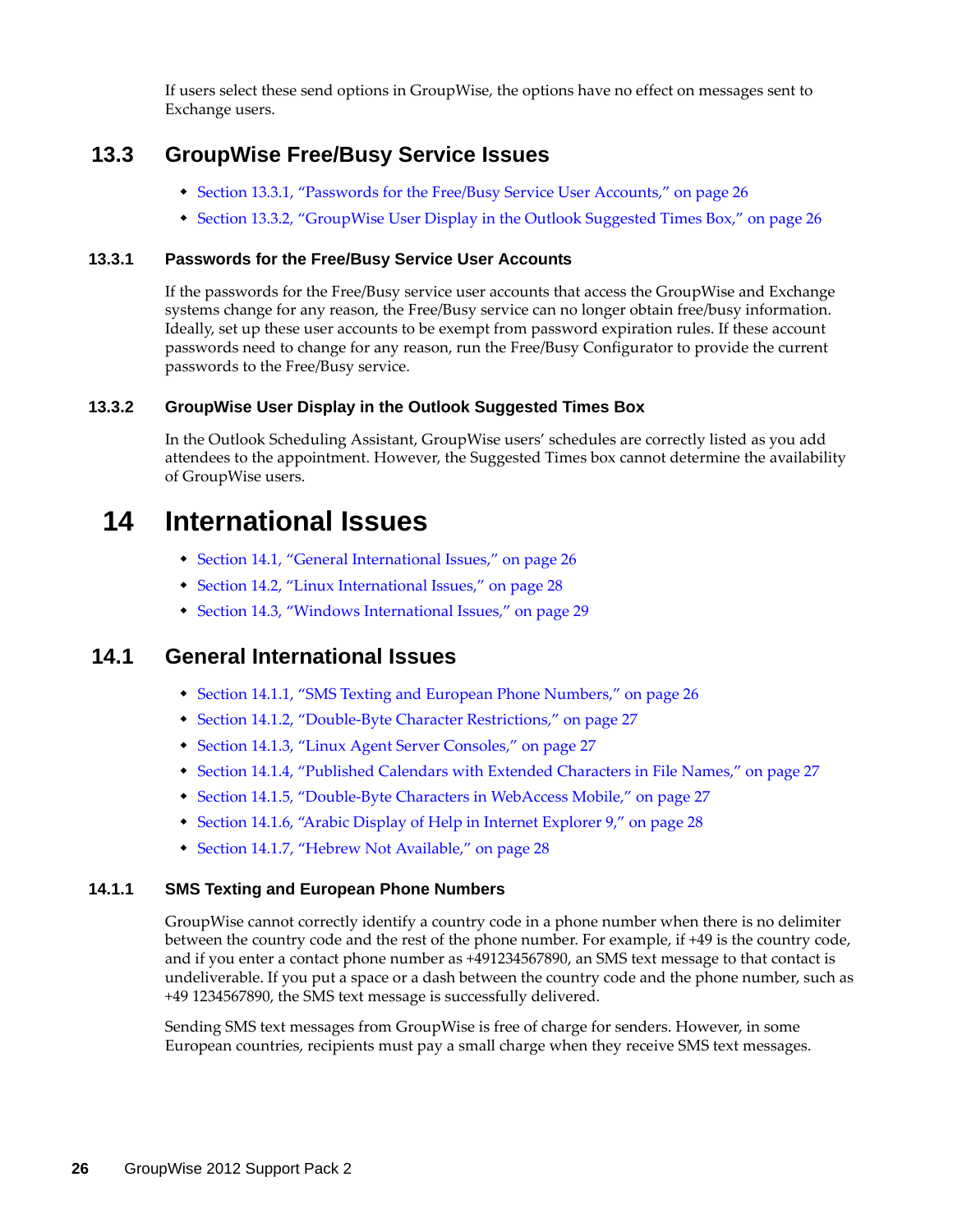#### <span id="page-26-0"></span>**14.1.2 Double-Byte Character Restrictions**

- Do not use double-byte characters in directory names and file names.
- Do not use double-byte characters in user passwords. The Change GroupWise Password dialog box in ConsoleOne currently allows entry of double-byte characters. However, the GroupWise client login does not allow entry of double-byte characters in passwords, so a user who was assigned a password with double-byte characters in ConsoleOne cannot type the double-byte characters when attempting to log in to GroupWise.

#### <span id="page-26-1"></span>**14.1.3 Linux Agent Server Consoles**

If you start an individual GroupWise agent in a language other than English with a command like the following:

./gwmta --show @provo.mta

you must turn off UTF-8 in order for the agent server console to display properly.

To turn off UTF-8 for the Linux server:

- **1** In YaST, click *System > Language > Details*.
- **2** Deselect *UTF-8 Encoding*, then click *OK*.
- **3** Click *Accept* to save the new setting, then reboot the Linux server.

If you do not want to turn off UTF-8 for the server, you can use the grpwise script to start the agents, because it turns off UTF-8 automatically when it starts the agents with the user interface provided by the --show switch. However, by default, the grpwise script starts the agents as daemons, without the user interface. To configure the grpwise script to start the agents with the user interface, see "Starting the Linux Agents as Daemons" in "Installing GroupWise Agents" in the *GroupWise 2012 Installation Guide*.

#### <span id="page-26-2"></span>**14.1.4 Published Calendars with Extended Characters in File Names**

On Windows, Mozilla-based browsers such as Firefox do not handle extended character file names correctly for published calendars. This is a browser problem, not a GroupWise problem. There is no workaround.

In Safari on Macintosh, extended character file names are not interpreted correctly. As a workaround, use Firefox instead of Safari to display published calendars. This is a browser problem, not a GroupWise problem.

#### <span id="page-26-3"></span>**14.1.5 Double-Byte Characters in WebAccess Mobile**

- [Section 14.1.5.1, "Login Window," on page 27](#page-26-4)
- [Section 14.1.5.2, "Name Completion," on page 28](#page-27-3)
- [Section 14.1.5.3, "Attached Files," on page 28](#page-27-4)

#### <span id="page-26-4"></span>14.1.5.1 Login Window

On some tablets, garbage characters display in the WebAccess Mobile Login window instead of readable text. This problem tends to occur on older devices, even when they are running a supported tablet operating system.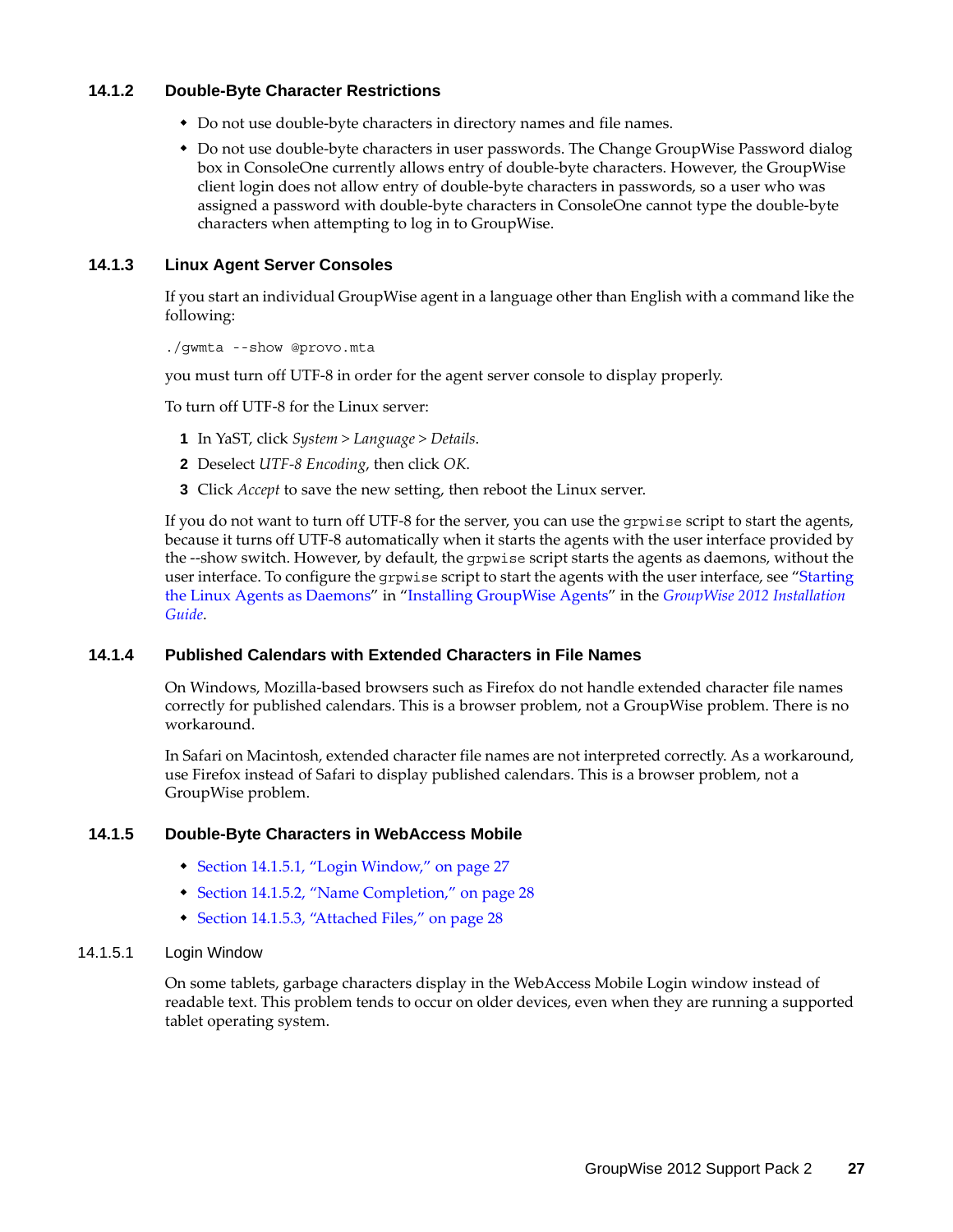#### <span id="page-27-3"></span>14.1.5.2 Name Completion

On tablets, the process for inputting double-byte characters varies. The Name Completion feature in WebAccess Mobile does not work correctly when recipient names include double-byte characters.

Two workarounds are available:

- Click *User Lookup*, then browse to the recipient.
- Type the first few characters of the user's email address. Email addresses do not include doublebyte characters. Therefore, the Name Completion feature can always complete the email address.

#### <span id="page-27-4"></span>14.1.5.3 Attached Files

On some tablets, when you select a file with double-byte characters in the file name, the characters display as garbage characters. This is a problem with the device.

#### <span id="page-27-1"></span>**14.1.6 Arabic Display of Help in Internet Explorer 9**

In WebAccess, the online help does not display correctly in Arabic. To correct the problem, enable Compatibility View by clicking *Tools > Compatibility View*.

#### <span id="page-27-2"></span>**14.1.7 Hebrew Not Available**

Hebrew was dropped from the list of supported languages in GroupWise 8 SP1.

### <span id="page-27-0"></span>**14.2 Linux International Issues**

- [Section 14.2.1, "Double-Byte Character Display in the Linux Client on SLED 11," on page 28](#page-27-5)
- [Section 14.2.2, "Display Problem with Agent Server Console Interfaces," on page 28](#page-27-6)
- [Section 14.2.3, "Russian Keyboard," on page 29](#page-28-1)
- [Section 14.2.4, "Mnemonics for Arabic, Hebrew, and Double-Byte Languages," on page 29](#page-28-2)
- [Section 14.2.5, "Localized Agent User Interface Display," on page 29](#page-28-3)

#### <span id="page-27-5"></span>**14.2.1 Double-Byte Character Display in the Linux Client on SLED 11**

If you run the Linux client on SUSE Linux Enterprise Desktop (SLED) 11, Chinese, Japanese, and Korean characters display incorrectly. You must meet the Linux client system requirements and install SLED 11 Service Pack 1 in order for double-byte characters to display correctly.

#### <span id="page-27-6"></span>**14.2.2 Display Problem with Agent Server Console Interfaces**

If you run the Linux GroupWise agents with an agent console interface in languages other than English, the logging information might not display correctly. The problem occurs if your language encoding is set to UTF-8.

To determine your current language encoding, use the following command in a terminal window:

locale

You can change your language encoding in YaST:

- **1** Start YaST, click *System*, then double-click *Choose Language*.
- **2** Select the language you are running the agents in, then click *Details*.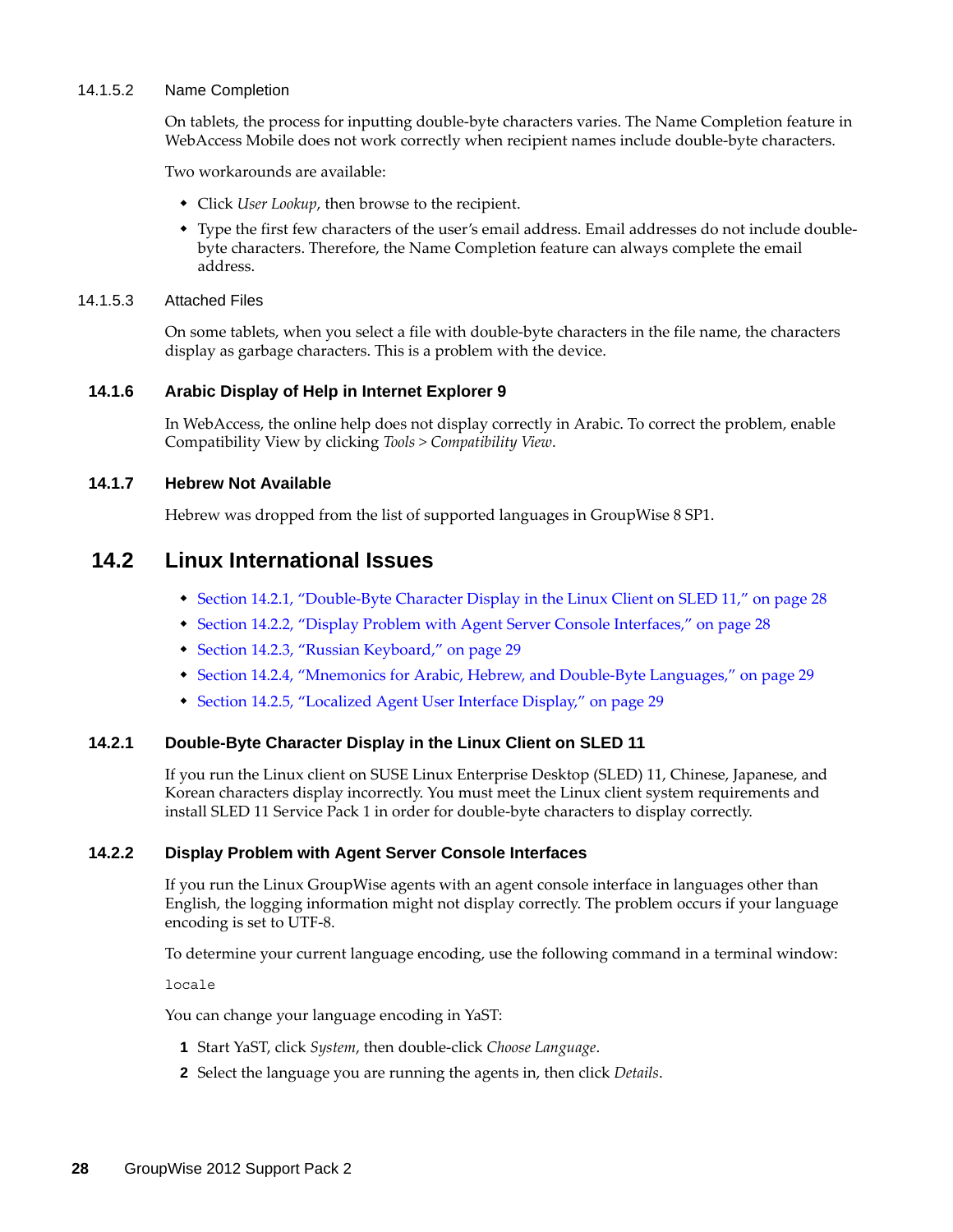- **3** Deselect *Use UTF-8 Encoding*, then click *OK*.
- **4** Stop and then restart the agents to put the new setting into effect.

#### <span id="page-28-1"></span>**14.2.3 Russian Keyboard**

When you use a Russian keyboard, the Linux environment variables that provide language and locale information are usually set to ru\_RU. Typically, this setting implies the Russian character set ISO-8859-5. However, on some distributions of Linux, the ISO-8859-5 character set must be set explicitly in order for your Russian keyboard to work with the GroupWise Mac/Linux client. Use the following command to specify the character set along with the language and locale information:

export LANG=ru\_RU.ISO-8859-5

In most cases, setting the LANG environment variable also sets all LC\_\* environment variables and resolves all Russian keyboard problems. If you set the LANG environment variable and your Russian keyboard still does not work, use the following command to view the current settings for the LANG and LC\_\* environment variables:

locale

If any of the LC\_\* environment variables have not inherited the ISO-8859-5 specification, export them individually.

#### <span id="page-28-2"></span>**14.2.4 Mnemonics for Arabic, Hebrew, and Double-Byte Languages**

Keyboard mnemonics for menu items work for characters a-z and A-Z, but not for other characters.

#### <span id="page-28-3"></span>**14.2.5 Localized Agent User Interface Display**

The Linux GroupWise agent user interfaces display correctly if the Linux environment is using the ISO-8859-1 character set, which is the default for the GroupWise administration languages and locales.

| Language   | <b>Character Set Code</b> |
|------------|---------------------------|
| French     | $fr_F$ R                  |
| German     | de_DE                     |
| Portuguese | pt_BR                     |
| Spanish    | es_ES                     |

If the Linux environment is using a different character set encoding, such as UTF-8 (for example, fr\_FR.UTF-8), the localized agent user interfaces do not display correctly.

### <span id="page-28-0"></span>**14.3 Windows International Issues**

- [Section 14.3.1, "Installation Error about the component.msi File," on page 30](#page-29-0)
- [Section 14.3.2, "Unwanted Language Selection Dialog Box during AutoUpdate of the](#page-29-1)  [GroupWise Windows Client Software," on page 30](#page-29-1)
- [Section 14.3.3, "Novell Vibe Folders in the GroupWise Windows Client," on page 30](#page-29-2)
- [Section 14.3.4, "GWCSRGEN Utility Does Not Start in Spanish," on page 30](#page-29-3)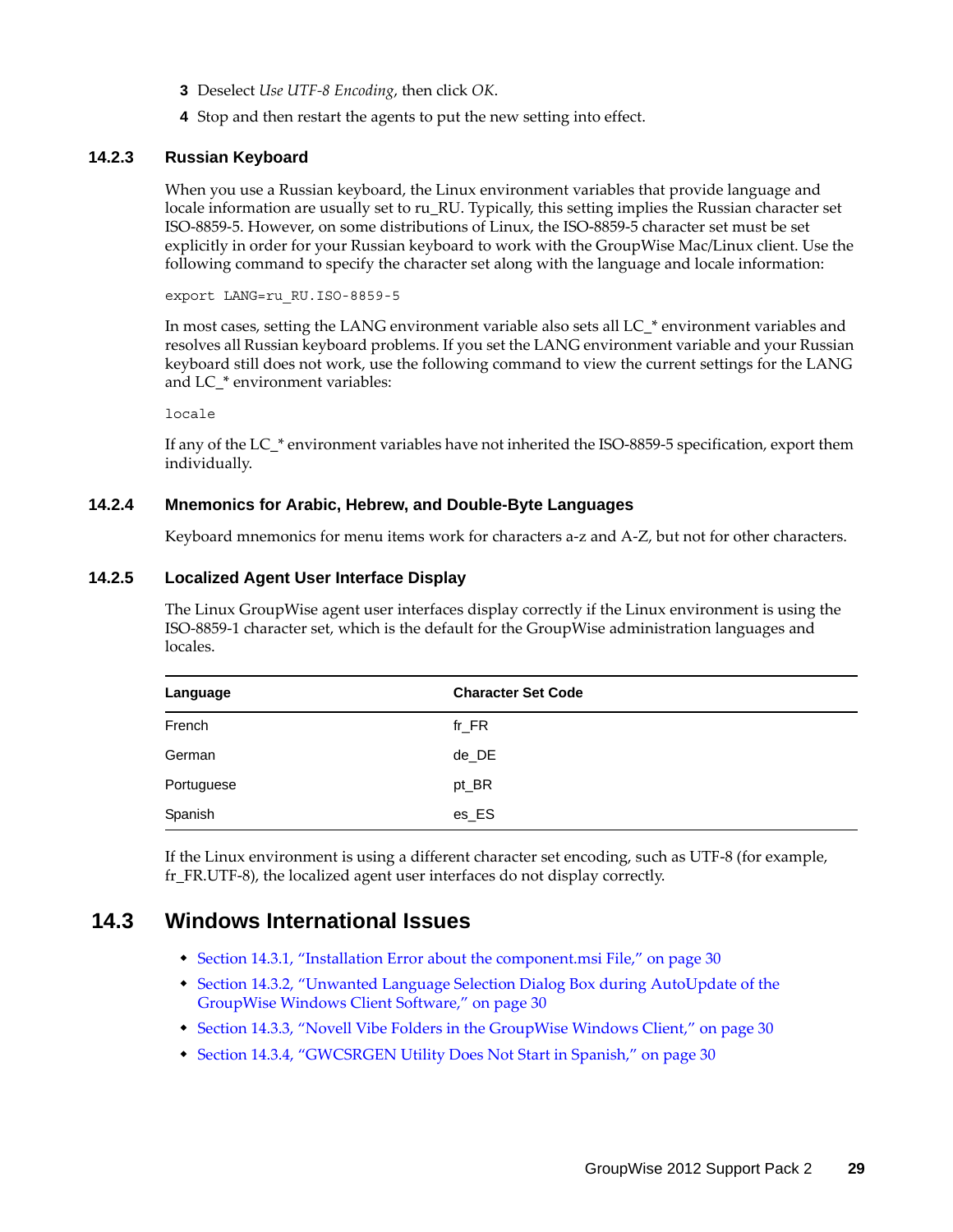#### <span id="page-29-0"></span>**14.3.1 Installation Error about the** *component***.msi File**

When you update WebAccess, the Calendar Publishing Host, or Monitor, if you install the multilanguage version over the English-only version or vice versa, you receive the following message:

The feature you are trying to use is on a network resource that is unavailable.

Click OK to try again, or enter an alternate path to a folder containing the installation package '*component*.msi' in the box below.

Simply click *Cancel*. This is an automatic InstallShield message. The GroupWise Installation program correctly handles the situation without your assistance.

#### <span id="page-29-1"></span>**14.3.2 Unwanted Language Selection Dialog Box during AutoUpdate of the GroupWise Windows Client Software**

Setting ShowDialogs=No in the setup.cfg file does not suppress the interface language dialog box that appears when you install the GroupWise Windows client from the multilanguage GroupWise software image. The interface language dialog box is displayed by InstallShield to ask what language the GroupWise Client Setup program should run in. It does not affect which client languages are installed by the Client Setup program.

To suppress the interface language dialog box:

**1** Edit the following file in a text editor:

*software\_distribution\_directory*\client\win32\setup.ini

**2** Locate the following line:

EnableLangDia=Y

- **3** Change Y to N.
- **4** Save the setup.ini file, then exit the text editor.

#### <span id="page-29-2"></span>**14.3.3 Novell Vibe Folders in the GroupWise Windows Client**

Files with certain extended and double-byte characters in their file names cannot be dragged into Novell Vibe folders. The problem is resolved in Novell Vibe 3.3.

#### <span id="page-29-3"></span>**14.3.4 GWCSRGEN Utility Does Not Start in Spanish**

On a Windows server running the Spanish version of Windows, the GWCSRGEN utility does not start successfully. Use the English version of GWCSRGEN instead. GWCSRGEN runs successfully on other language versions of Windows.

# **15 Documentation Issues**

- [Section 15.1, "General Documentation Issues," on page 30](#page-29-4)
- [Section 15.2, "Linux Documentation Issues," on page 31](#page-30-1)
- [Section 15.3, "Windows Documentation Issues," on page 31](#page-30-2)

### <span id="page-29-4"></span>**15.1 General Documentation Issues**

None.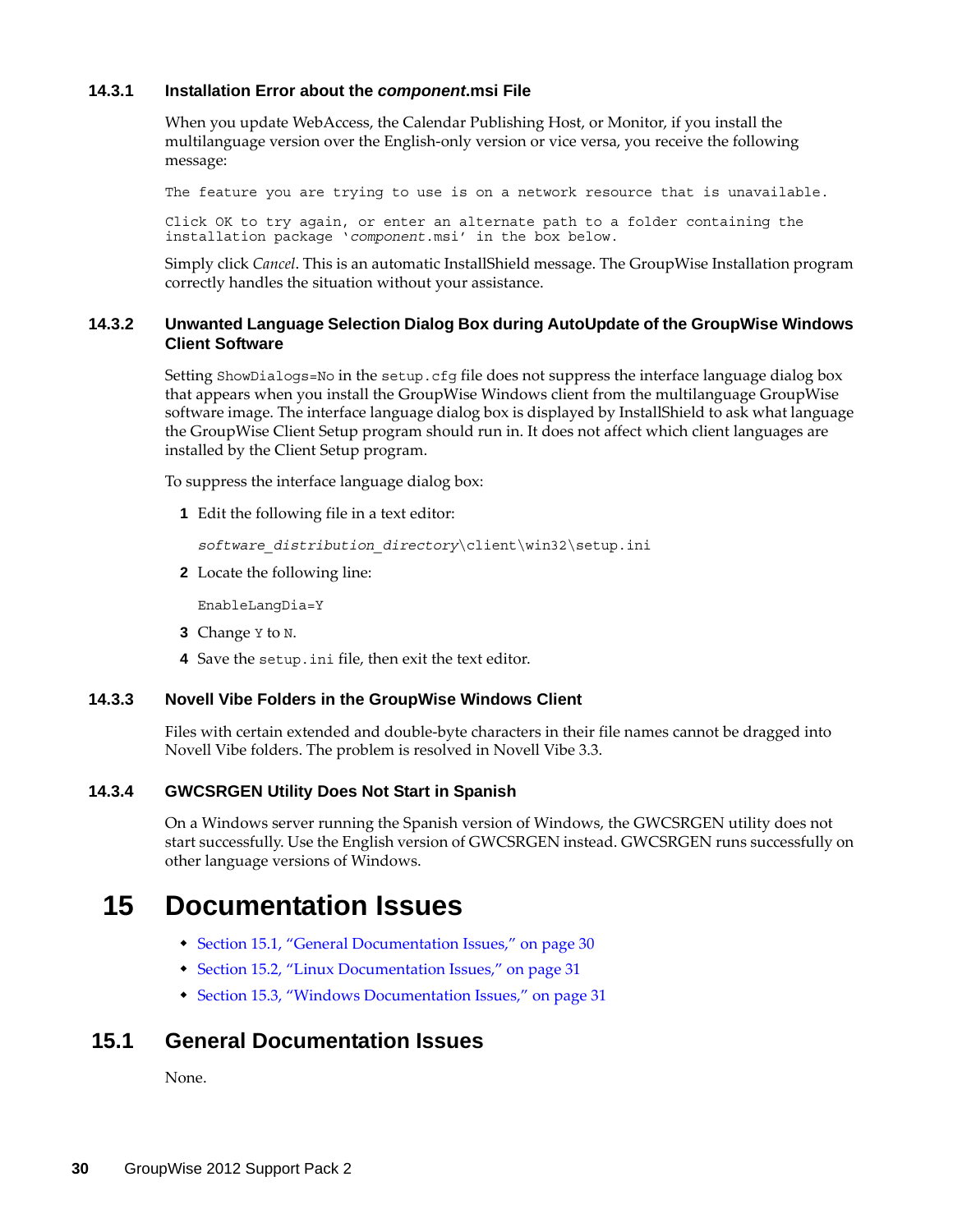## <span id="page-30-1"></span>**15.2 Linux Documentation Issues**

 [Section 15.2.1, "Agent Help Does Not Display When the Agent Runs as a Non-root User," on](#page-30-3)  [page 31](#page-30-3)

#### <span id="page-30-3"></span>**15.2.1 Agent Help Does Not Display When the Agent Runs as a Non-root User**

When you start the Linux POA, the Linux MTA, and the Linux Internet Agent by using the --show switch to display a GUI user interface, if the agents are running as a non-root user, clicking *Help* does not display the agent help file. Help is displayed in a browser window and the agents currently launch the browser as root. Giving the user access to the browser window as root would be a security risk. This is working as designed.

### <span id="page-30-2"></span>**15.3 Windows Documentation Issues**

[Section 15.3.1, "PDF Display in Firefox," on page 31](#page-30-4)

#### <span id="page-30-4"></span>**15.3.1 PDF Display in Firefox**

Starting in Firefox 19, Firefox includes a built-in PDF viewer by default. In earlier versions, Adobe Acrobat has been used with Firefox.

The built-in Firefox PDF viewer does not include the ability to expand and collapse the table of contents bookmarks in the left panel of PDF guides. In a large GroupWise guide, this expand/ collapse functionality can be very useful.

To configure Firefox to use Adobe Acrobat as it did in previous versions:

- **1** Click *Firefox > Options > Applications*.
- **2** In *Portable Document Format (PDF)* field, select *Use Adobe Acrobat (in Firefox)*, then click *OK*.

# **16 GroupWise Bug Fixes**

GroupWise 2012 SP2 includes all bug fixes that are available in GroupWise 2012 SP1 and HP1. For a list of the bugs that have been fixed in GroupWise 2012 SP2, see the [GroupWise 2012 SP2 Bug Fix List](https://www.novell.com/documentation/groupwise2012/gw2012_bug_fix_list/gw2012sp2_bugfixlist.html).

# <span id="page-30-0"></span>**17 GroupWise Documentation**

All GroupWise 2012 documentation is available at the [GroupWise 2012 Documentation Web site](http://www.novell.com/documentation/groupwise2012)  (http://www.novell.com/documentation/groupwise2012).

Each GroupWise 2012 guide lists the documentation updates that have occurred for Support Pack 2:

- "Documentation Updates" in the *GroupWise 2012 Installation Guide*
- "Documentation Updates" in the *GroupWise 2012 Administration Guide*

In addition to the GroupWise product documentation, the following resources provide additional information about GroupWise 2012:

- [Novell Support and Knowledgebase](http://www.novell.com/support) (http://www.novell.com/support)
- [GroupWise Support Forums](http://forums.novell.com/forumdisplay.php?&f=356) (http://forums.novell.com/forumdisplay.php?&f=356)
- [GroupWise Cool Solutions](http://www.novell.com/communities/coolsolutions/gwmag) (http://www.novell.com/communities/coolsolutions/gwmag)
- [GroupWise Best Practices wiki](http://wiki.novell.com/index.php/GroupWise) (http://wiki.novell.com/index.php/GroupWise)